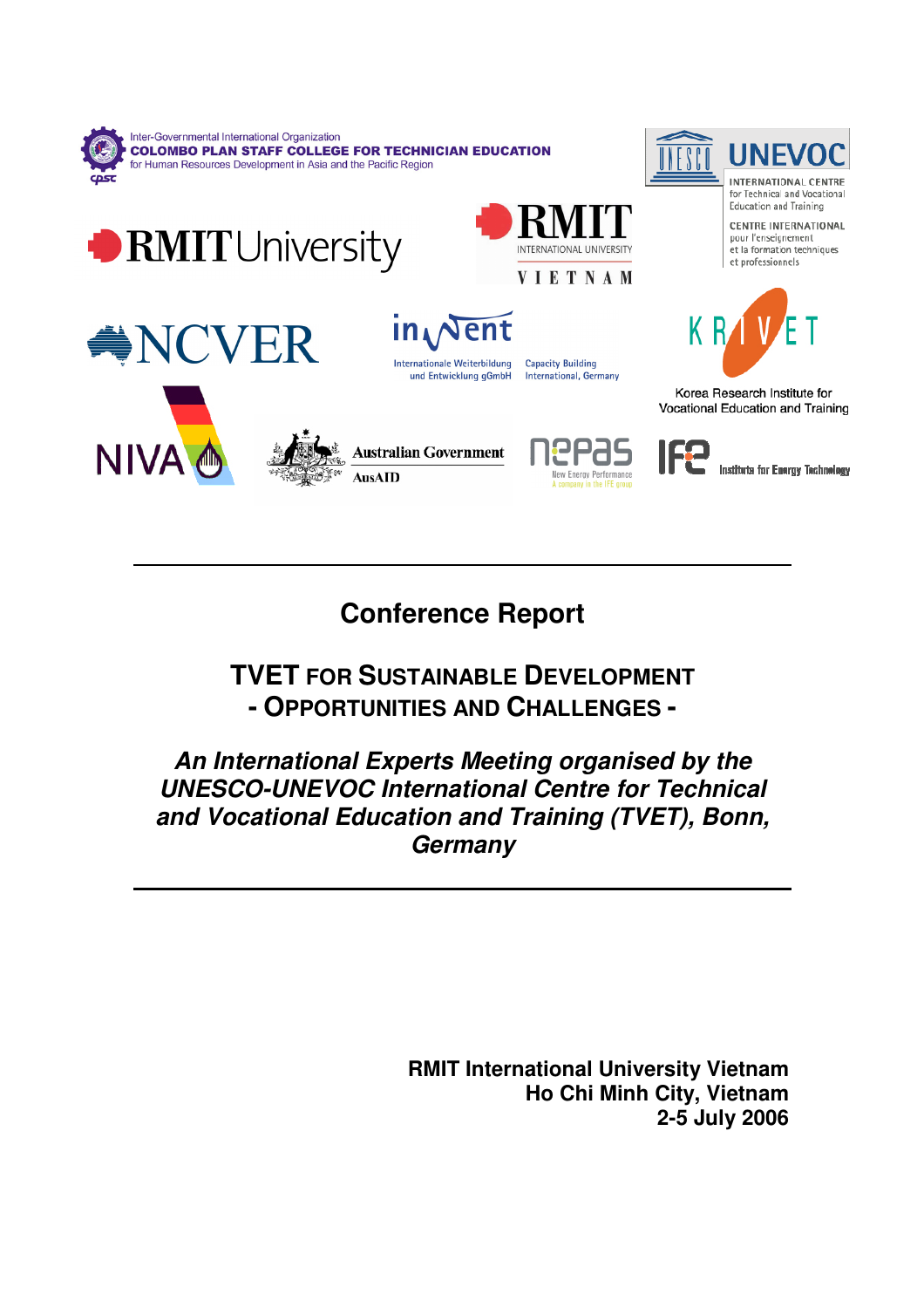### **BACKGROUND AND OBJECTIVES**

#### **Background**

As a major contribution to the United Nations Decade of Education for Sustainable Development, the UNESCO International Centre for Technical and Vocational Education and Training (UNESCO-UNEVOC) hosted an International Experts' Meeting in Ho Chi Minh City, Vietnam, to synthesise and extend current examples of international best practice in reorienting TVET for sustainable development.

As such, the Meeting is a follow-up to an International Experts Meeting on Technical and Vocational Education and Training, entitled Learning for Work, Citizenship and Sustainability held in Bonn Germany (25 to 28 October 2004) and convened UNESCO-UNEVOC and UNESCO Headquarters Paris, in close partnership with the German Federal Ministry of Education and Research (BMBF). This meeting concluded with the unanimous acceptance of the Bonn Declaration on Learning for Work, Citizenship and Sustainability, which argues that:

> . . . since education is considered the key to effective development strategies, technical and vocational education and training (TVET) must be the master key that can alleviate poverty, promote peace, conserve the environment, improve the quality of life for all and help achieve sustainable development.

This is in line with major UNESCO priorities such as Education for All, poverty alleviation, meeting the needs of youth, woman and girls and the disadvantaged, equity and sustainable development. These are key themes in the 2005-2014 UN Decade of Education for Sustainable Development.

As a result, The Bonn Declaration called for

. . . approaches to development that harmonize economic prosperity, environmental conservation and social well-being. We therefore call for responses to globalization that humanize rather than marginalize, and for applications of information and communication technology that narrow the digital divide

However, while strategies for achieving this goal are not widespread, a range of international experiences is beginning to suggest ways forward. These initiatives include national TVET policy reforms, reoriented curricula, sustainable campus management programs, and examples of innovative approaches to integrating learning in TVET with on-the-job training and in community service. Thus, the relevance and implications of education for sustainable development for the workforce development have been explored in a number of significant UNESCO-UNEVOC activities. These include:

• The focus of the Seoul+5 conference in October 2004 on Learning for Work, Citizenship and Sustainability, preparation of a Discussion Paper and Conference Report on this theme

**1**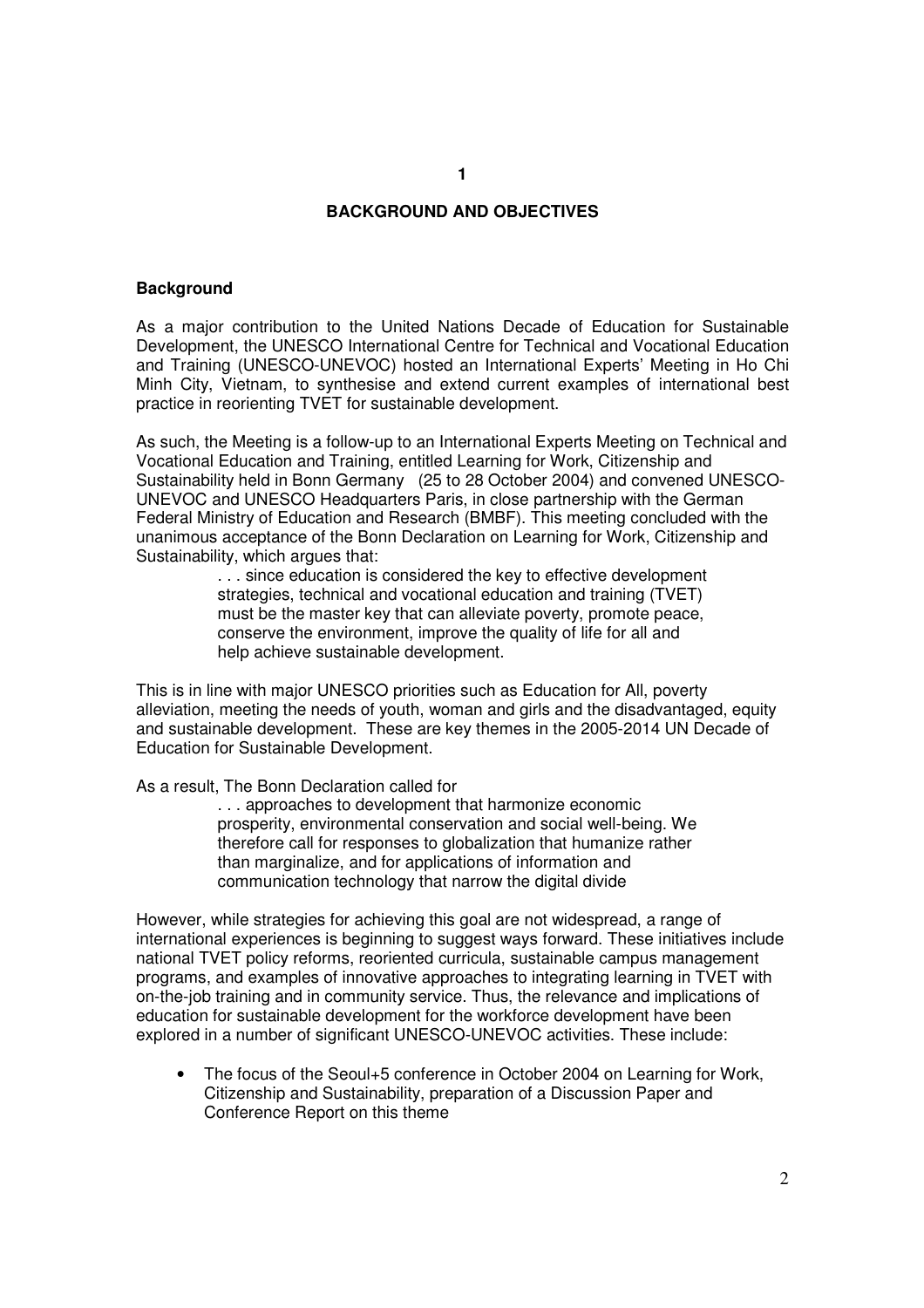- The widespread dissemination of the Bonn Declaration on Learning for Work, Citizenship and Sustainability
- The preparation of a ten-year Action Plan on TVET and sustainable development to guide UNESCO in the development of its Implementation Scheme for the UN Decade of Education for Sustainable Development
- Activities in 2005 to put the Action Plan into operation, including the preparation of a special issue of UNESCO's journal Prospects on TVET and sustainable development and convening the first two of a series of regional dissemination and capacity building conferences on the outcomes of the Seoul+5 conference in October 2004 on Learning for Work, Citizenship and Sustainability in the Asia-Pacific region (in partnership with the Colombo Plan Staff College for Technician Education) and the Office of the Vocational Education Commission of Thailand) and in Oman for the Arab States.

### **Objectives**

Building upon these initiatives, and as a major contribution to the United Nations Decade of Education for Sustainable Development, UNESCO=UNEVOC hosted an International Experts' Meeting in Ho Chi Minh City, Vietnam, to synthesise and extend current examples of international best practice in reorienting TVET for sustainable development and disseminate strategies for addressing the questions, issues and problems that arise in developing policies and programmes based upon a reorientation of TVET for sustainable development.

Specific objectives were:

- To review the nature, purpose and scope of development and sustainable development and the relevance of the changing international discourse for TVET
- To analyse invited case studies of best practice in reorienting TVET for sustainable development.
- To analyse the opportunities for, and challenges to, reorienting TVET for sustainable development.
- To identify strategies for building capacity in reorienting TVET for sustainable development.

Preparation for the Meeting involved:

- The identification and analysis of major issues, opportunities and challenges pertaining to the integration of TVET into sustainable development around the world, as well as leading international case studies on the integration of TVET into sustainable development.
- Invitations to leading thinkers around the world to write papers on these points
- Invitations to leading international TVET specialists to join these authors in a workshop process which critically analyses these papers.

Following the Meeting, all papers are being reviewed by independent assessors and the authors will then be invited to revise their papers in the light of these comments and discussions at the conference for publication in a cutting-edge book on key issues, concerns and prospects concerning TVET for sustainable development. The book, to be edited by RMIT University, UNESCO-UNEVOC and CPSC will be published in the UNESCO-UNEVOC Book Series on Technical and Vocational Education and Training: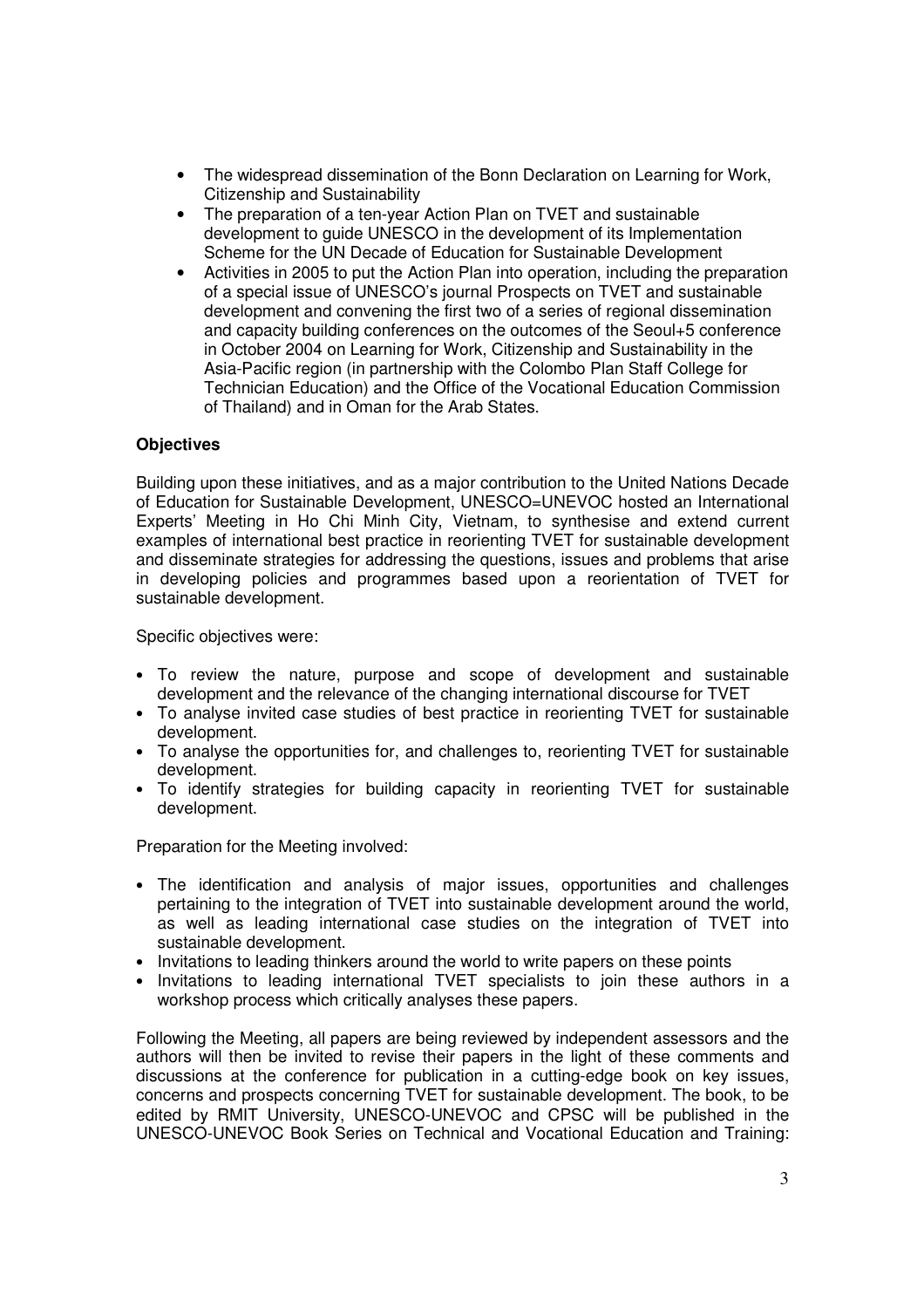Issues, Concerns and Prospects (Series Editors: Rupert Maclean and David Wilson) by the international publisher Springer, initially in English, with possibilities for other UNESCO languages (eg Chinese, French and Russian) to be vigorously explored.

The workshop report and book will be addressed to an international audience of policy makers, researchers and practitioners, especially within UNESCO member states and UNEVOC Centres, and will be widely distributed world-wide to UN partner agencies, international multi and bi-lateral funding agencies, Non-Government Organisations and other relevant individuals and organisations with an interest in TVET and in sustainable development. This wide scope will ensure that the important matter of TVET for sustainable development becomes a key part of the agenda to be followed during the Decade on Education for Sustainable Development.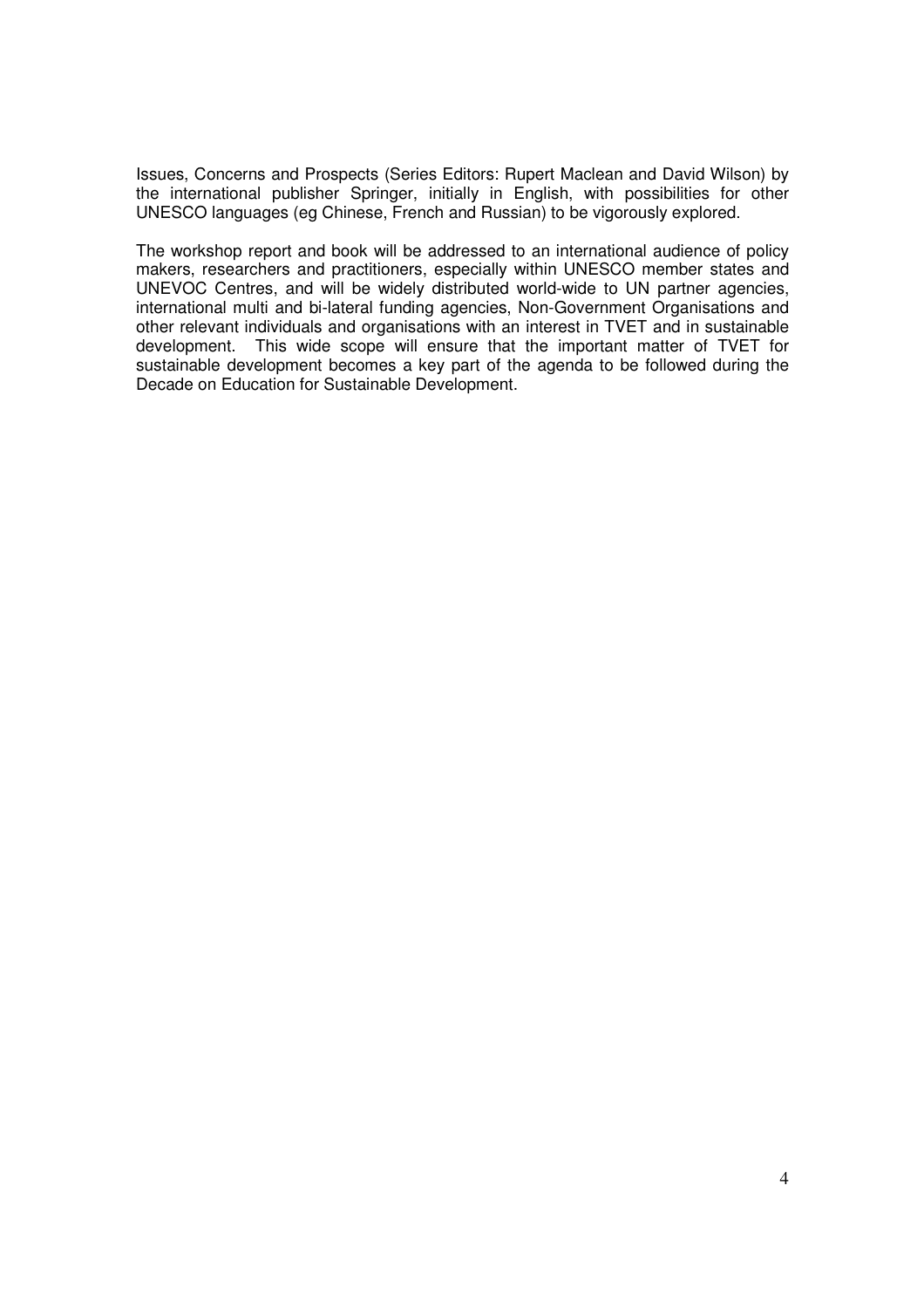### **REPORT OF THE MEETING**

#### **Sponsoring Partners**

UNESCO-UNEVOC in Bonn convened the meeting in partnership with RMIT University (Australia), RMIT International University (Vietnam) and the Colombo Plan Staff College for Technician Education (CPSC) (Manila).

Other sponsors included: the Korean Research Institute on Vocational and Technical Education (KRIVET), the Australian National Centre for Vocational Education Research (NCVER), AusAID, the Norweigan Institue for Water Research (NIVA), NEPAS-IFE (Norway) and InWEnt (Germany).

#### **Participants**

A total of 66 invited delegates from 23 countries attended the meeting. They included: experienced senior officers in national ministries of labour, employment, industry, education and/or training, directors of national TVET systems and UNEVOC Centres, senior educators in TVET institutions, TVET teacher educators and researchers.

Annex 1 presents the attendance list.

#### **Opening Session**

The Opening Session of the Conference was chaired by Professor John Fien (RMIT University, Australia) who introduced the first session by welcoming delegates and introducing the members of the Organising Committee and the heads of the delegations of sponsoring partners.

Dr Vinh (Dept of Education, Ministry of Education and Training, Hanoi and Vietnam) welcomed delegates tio Vietnam and explained the nature and priorities of TVET in Vietnam and the contributions of the Vietnam UNEVOC centre to developments and innovations in TVET in the host country.

Dr Andrew Scown (Vice-President, RMIT) welcomed participants to Ho Chi Minh City and outlined the role of RMIT in promoting educational for sustainable development in Vietnam. He outlined the four pillars sustainable development and their significance for workforce development.

Dr Rupert Maclean (Director, UNESCO-UNEVOC, Bonn) welcomed delegates to the conference and launched the TVET focus of the UNESCO Decade for Sustainable Development for Technical and Vocational Education. He outlined the link ages between TVET, education for sustainable development and the UNESCO program Education for All and their relationships with the Millennium Development Goals. He focused on the importance of skills development and workplace education to make people more employable and effective in both the rural and industrial sectors. Dr Maclean argued that TVET is the 'master key' to sustainable development and the significance of new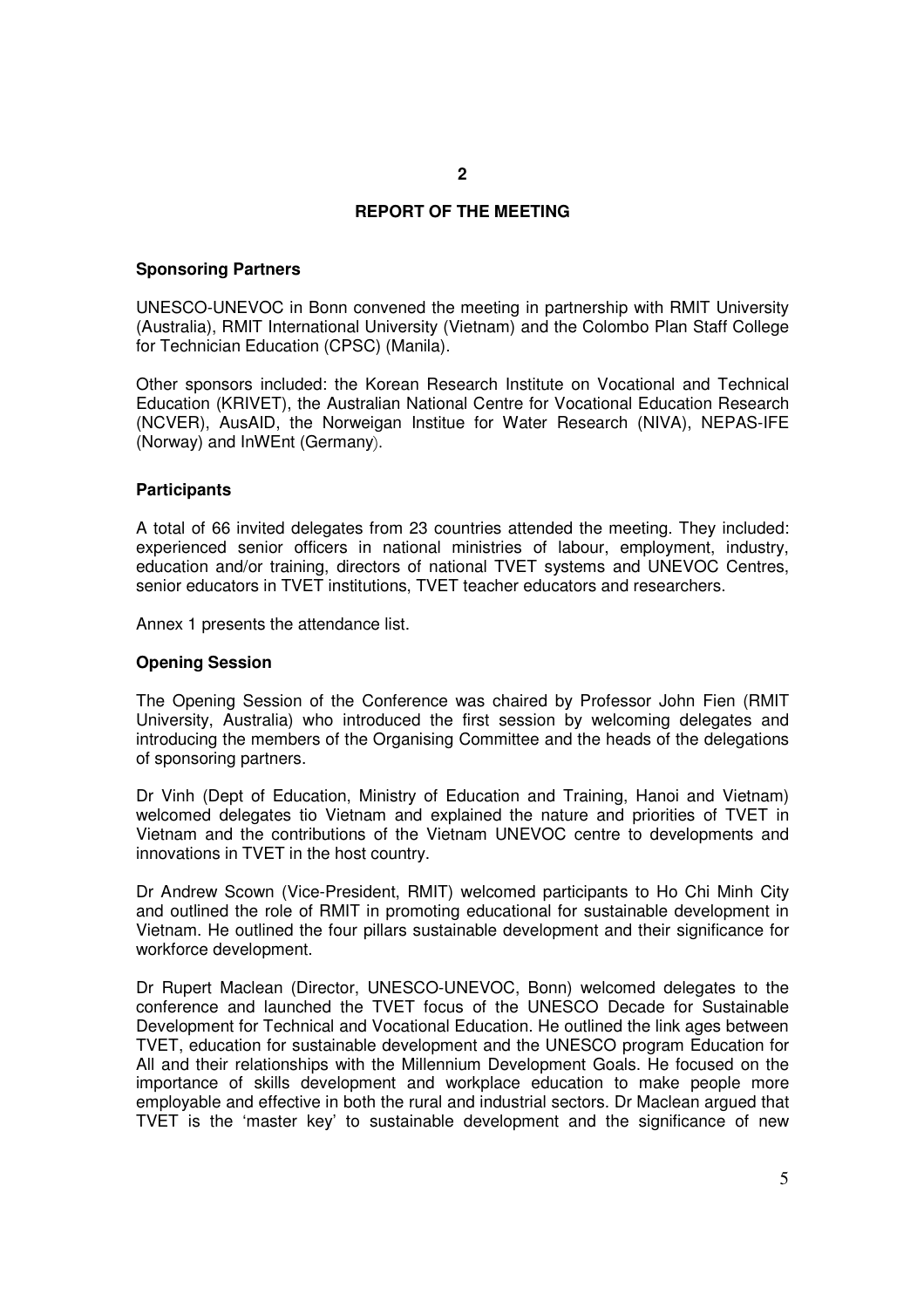paradigms of education across both the developed and developing world.

To formally open the conference a candle lighting ceremony was held. Dr Delmonte introduced the ceremony by introducing conference experts Rupert Maclean, Dr Park, Dr Kim , Tom Carmel, Dr Harry Stolte, Dr Kim Tran, Dr Thor Henning, Dr Andrew Scown, Dr Annette Gough, Dr Vinh and Professor John Fien (RMIT). Dr Maclean and Dr Park lit the candle and declared the conference open.

### **Structure of the Meeting**

The Meeting involved the presentation of individual papers and in the afternoon small group discussions with paper presenters followed by a plenary in which group reports were submitted. The plenary sessions were chaired by Professor Annette Gough (RMIT, Melbourne).

These documents and the text of the report of the Rapporteur-General are presented o the conference CD-ROM attached to this report.

The full conference programme is presented in Annex 1.

### **Report of the Meeting**

Following the presentation of papers, group discussions were convened to allow for the critical review of the papers to ensure their relevance and usefulness to TVET systems, administrators, institutions and practitioners, especially in developing countries, countries in transition and those in a post-conflict situation. Seventeen different discussion groups, organised around the three sub-themes of the conference, met in this way across the three days of the conference.

### **Theme 1: New Thinking on Development**

### **Paper presenters:**

- Man-Gon Park, CPSC, Philippines
- John Fien, RMIT University, Australia
- Harry Stolte, InWEnt, Germany

The discussions of each group focused on a number of issues relating to new approaches to TVET developments. As part of the discussions, each group stressed the meaning of the term "sustainability" as the common starting point. It was argued that "sustainability" has become a buzzword. Therefore there is clearly the need to link the abstract meaning of "sustainability" with clear concepts to put it into practise. It was expressed that the concept illustrated and examples given in the paper by Mr. Harry Stolte could well serve as an example of best practise for sustainability in TVET.

As sustainability and TVET were discussed, the importance of TVET teachers was highlighted. It has been made clear by many participants that sustainable TVET needs well-trained TVET teachers. Thus each group suggested the paper presenters that the training and model of TVET teachers needs special attention. Participants who discussed the paper of Dr. Man-Gon Park commented on aging population and useful approaches on how to utilize the competencies of aging population to remain employable.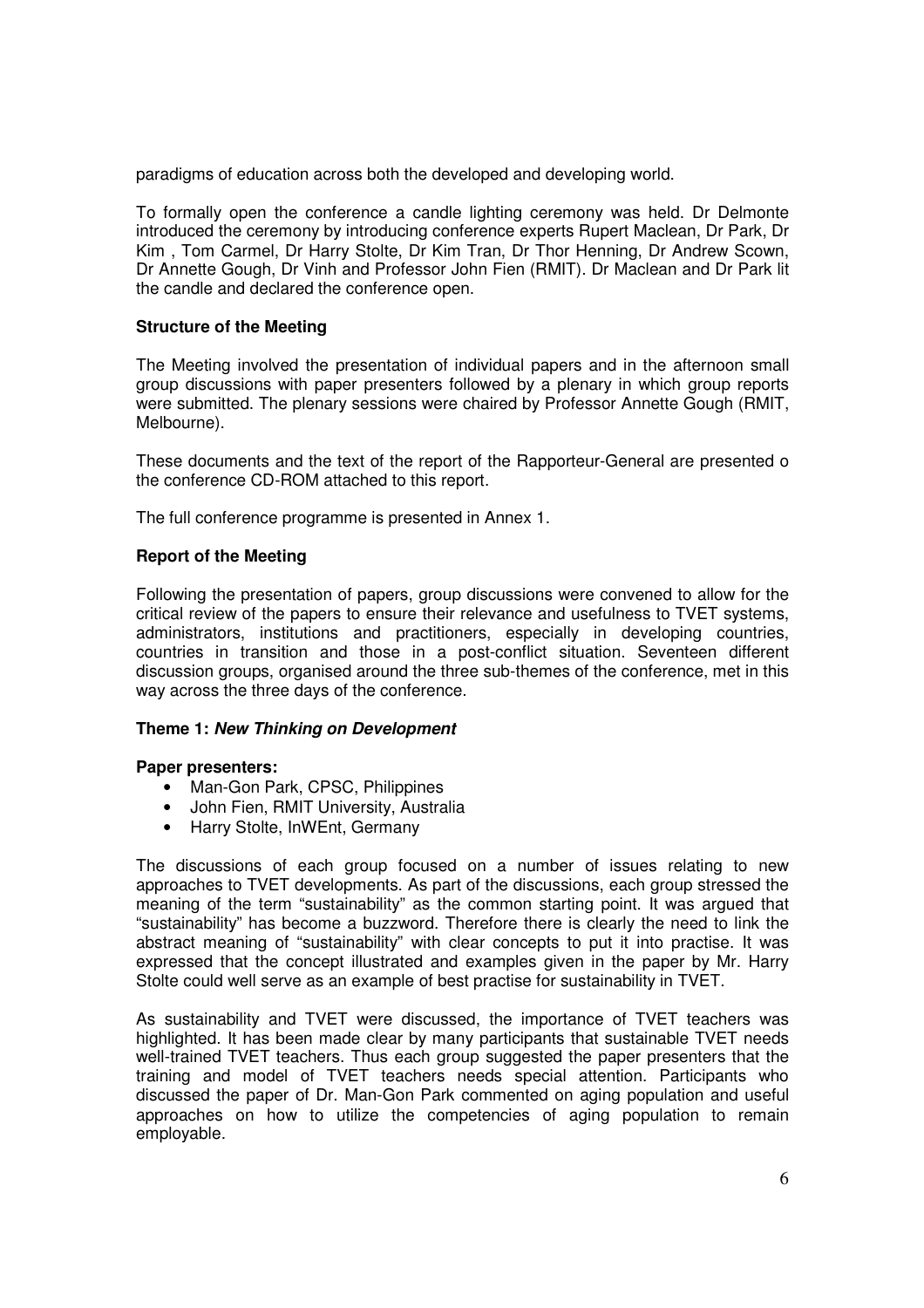### **Theme 2: The TVET Response 1: Towards Economic and Environmental Sustainability**

### **Paper presenters:**

- Suresh Dhameja, CPSC, Philippines
- Tariq Mahmood, NISTE, Pakistan
- Shyamal Majumdar, NITTTR, India
- Shirley Ali Khan, Bulmer Foundation, UK
- Stephen Mckenzie, University of South Australia, Australia.
- Young-Hyun Lee, KRIVET, Korea.
- Johanna Lasonen, University of Jyvaskyia, Finland.
- Jagmohan Singh Rajput, NCERT, India.

Participants in each group drew on the perspectives of paper presenters to address the questions: what courses, pedagogical techniques, and other strategies can improve TVET to response towards economic and environmental sustainability. A number of suggestions centered on the linkages between entrepreneurship and sustainable development and stressed that it did not come across clearly in the papers, which are related to entrepreneurship. It was also emphasized that ecological identity and sense of environment should be developed in the TVET system.

The discussion groups did not pose the specific critical analysis on each paper under discussion. Instead, the participants from different countries: Philippines, Thailand, US, China, Pakistan, India and Philippines discussed what is the role of TVET schools and educators, role of governments and the nature of the funding agencies in their respective countries. On the basis of these background analysis and discussions, Prof Tariq requested those with information, references and case studies to assist him substantiate his paper. All agreed that expanding on the section on Global Entrepreneurship Monitor – flesh out the details, e.g. what knowledge and skills are needed, what are the conditions for entrepreneurship to grow.

As presented in the Mr. Stephen McKenzie's paper, the participants discussed on the Economic and Environmental Disciplines of sustainable development, and further elaborated that there is a need to better define, operationalize and provide measurements of Social and Cultural Sustainability. With regard to this paper, the participants raised some critical issues: what the relationship of sustainable development to market-driven and centrally planned economic systems is, how we can re-orient TVET to include sustainable development in a market-driven system as opposed to one where central planning of one sort or another is more prevalent. Mr. Stephen McKenzie requested the participants to send examples or case studies of local social/cultural sustainability programs that can enhance the quality of his paper.

Dr. Young-Hyun Lee's paper presented legislative and formal programs in Korea addressing issues of gender equity and some evidence of progress in some areas of gender workplace issues and relations. The participants suggested that the paper would benefit by acknowledging where sustainable development is all its dimensions in addition to gender issues, which addresses in Korean programs. On the basis of this situation analysis, other suggestion included that addressing various strategies applicable to corporate cultural change would be more effective rather than presenting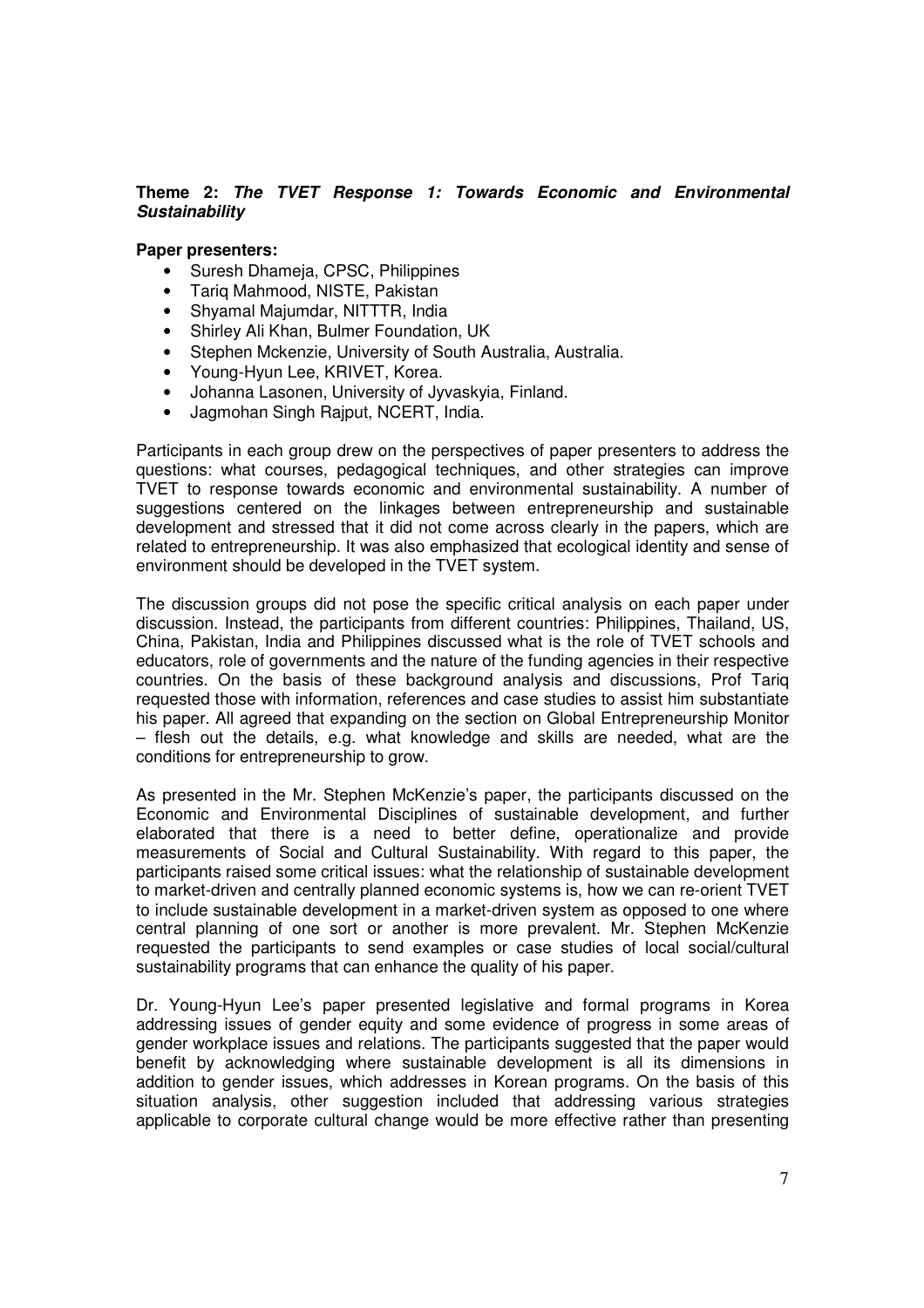these cultural issues through governmental legislation and regulation. Dr. Lee requested the participants to send examples or models of workplace cultural change strategies. Regarding the paper of Johanna Lasonen, the participants initially discussed about the definition of intercultural, cross-cultural and multicultural education to clarify the education environment for the sustainable development. To emphasize the importance of intercultural education for the sustainable development, the participants analyzed different basic views on intercultural education environment. Group discussed the possible solutions of the advent of cross-cultural problems, and recognized that any problem can be analyzed from the origin of cause with global labor market changes. All members agreed that this paper contributes for sustainable development in TVET with understanding of Intercultural Education.

Several issues were raised during the discussion for the Mr. Jagmohan Singh Rajput's paper and the following suggestions were given for improvement of the paper:

- Relation and linkages to sustainable development should emphasize in the paper.
- Women participation and involvement should be specified for TVET in India for sustain ability.
- In the paper ICT and Distance Learning concept should be separately touch upon.

Consecutively, the participants also recommended the issues related to provision for vertical mobility of TVET graduates, career pathway for TVET graduates, utilization of ICT and other technologies in TVET system, uniform system of certification and accreditation in the country, flexibility of admission policy, support from the government, continuous upgrading and geared towards market demand curriculum, continuous training for TVET teachers to cope with changing technologies. There was wide agreement on the urgent need to disseminate success stories of TVET entrepreneurs that attracts students to TVET sectors.

### **Theme 3: Enhancing and Supporting TVET for SD 1 and SD 2**

### **Paper presenters:**

- Michael Haertel, BIBB, Germany
- Abdullah Ambusaidi, Sultan Qaboos University, Oman
- Kyaw Soe Win, Ministry of Labour, Myanmar
- Mian Siahaan and Arie Wibowo Khurniawan, Indonesia
- Bui The Dung, CSD, Vietnam
- Frank Bunning, University "Otto von Guericke" Magdeburg, Germany
- Thor Henning Gulbrandsen, IFE/NEPAS, Norway
- Beth Mclachlan, Kangan Batman TAFE, Australia,
- Ligaya Valmonte, CPSC, Philippines
- Man-Gon Park, Myong Hee Kim, CPSC, Philippines
- Boris Kotsik, UNESCO IITE, Russia
- Myong Hee Kim, CPSC, Philippines
- Alberto Arenas, College of Education, University of Arizona, USA
- Zhao Jiping and Liu Yu, Chongqing Industry Polytechnic College, China
- Lourdes R. Quisumbing and Maria Lourdes Q. Baybay, Miriam College, **Philippines**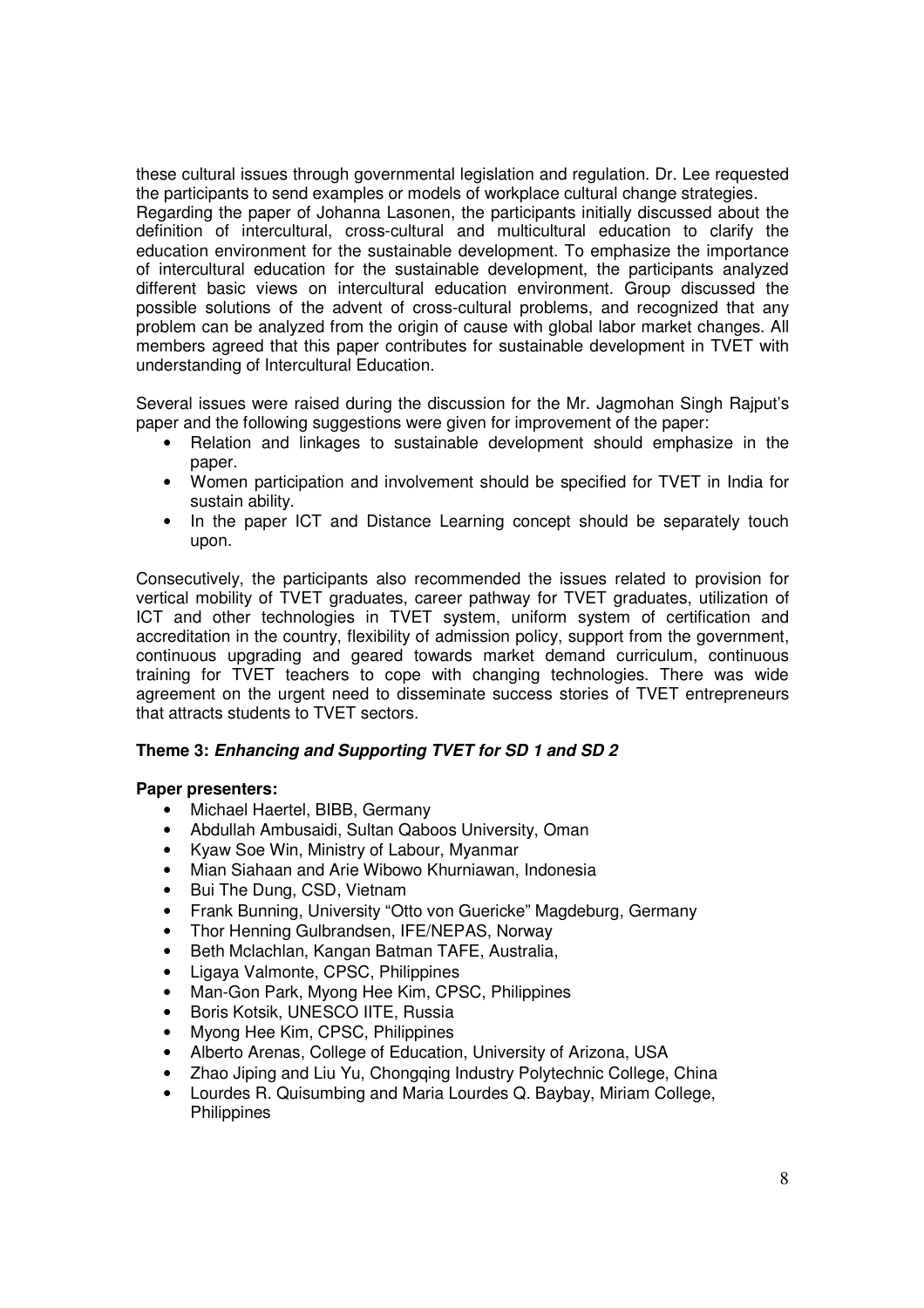Each discussion group focused on issues relating to good practices in enhancing and supporting TVET for SD. The participants outlined some of the experiences of the countries that have, over recent years, commenced a process of defining TVET for SD. Intensive discussion was based on the presented case of TT-Network Vietnam and was highlighted as a "success story". Following question/answer dialogues were special focussed on backgrounds and reasons for that – Mr. Bui The Dung was asked to add / extend in the review of his paper some by him in the discussion mentioned arguments, as regarding the process of (participative) elaboration of the project design together with donor/ InWEnt in strong orientation of national ownership from beginning of the project.

One of the groups discussed the importance of energy management based on the Thor Henning Gulbrandsen's paper. Participants pointed out the flexibility of the programmes, particularly for TVET teachers/trainers and on-the-job training in energy management.

In the light of education structures, it was suggested that the three models in Frank Bunning's paper could include more details about TVET. It was also discussed that if the models were to be internationalized, they should be flexible and applicable to make changes for the other countries. Participants in the group identified that there is a need for the models to further evaluation.

The paper of Beth Mclachlan highlighted the importance of establishing partnerships between the public sector and institutions of higher education that assist the institution in promoting the goals of sustainable development. Participants suggested that it is useful to flesh out best case studies that do a break down of the financial investment of a program versus the short-term and long-term costs. In addition, it should be noted that many of these projects do have a pay back of several years down the road, so that the savings in the long run should be added as an important benefit during the initial investment analysis.

The group discussed the importance of clear distinction between sustainable education and environmental education, and also between ecological education and environmental education. There's too much confusion around these terms, and at least clarifying in the paper what is meant, helps in explaining one's position. As part of covenants that are established, it's important to come up with a set of performance indicators and benchmarking data to assist in the evaluation of the program.

With regard to the paper of Dr. Ligaya Valmonte, participants reviewed that the APACC model can be integrated into the paper to highlight the importance of regional accreditation. Further recommendations focused on the pros and cons of regional accreditation for the guidance and readiness of the TVET institutions. The participants also discussed the effective role of the government, APACC efforts of harmonization and standardization of regional standards, developmental approaches to sustainable development and related issues (legislation and policy, curriculum development, pedagogy, the management and maintenance of facilities).

The Alberto Arenas's paper was viewed as one of a portfolio of evaluative tools where other methods have failed particular with marginalised communities. The participants analyzed different basic views on promoting quality in workforce and workplace mobility with computer supported cooperative works. Zhao Jiping and Liu Yu provided information on a pilot case-study undertaken of migrants in the Three Gorges Reservoir Area of Chongqing in China which found, to some extent, social problems that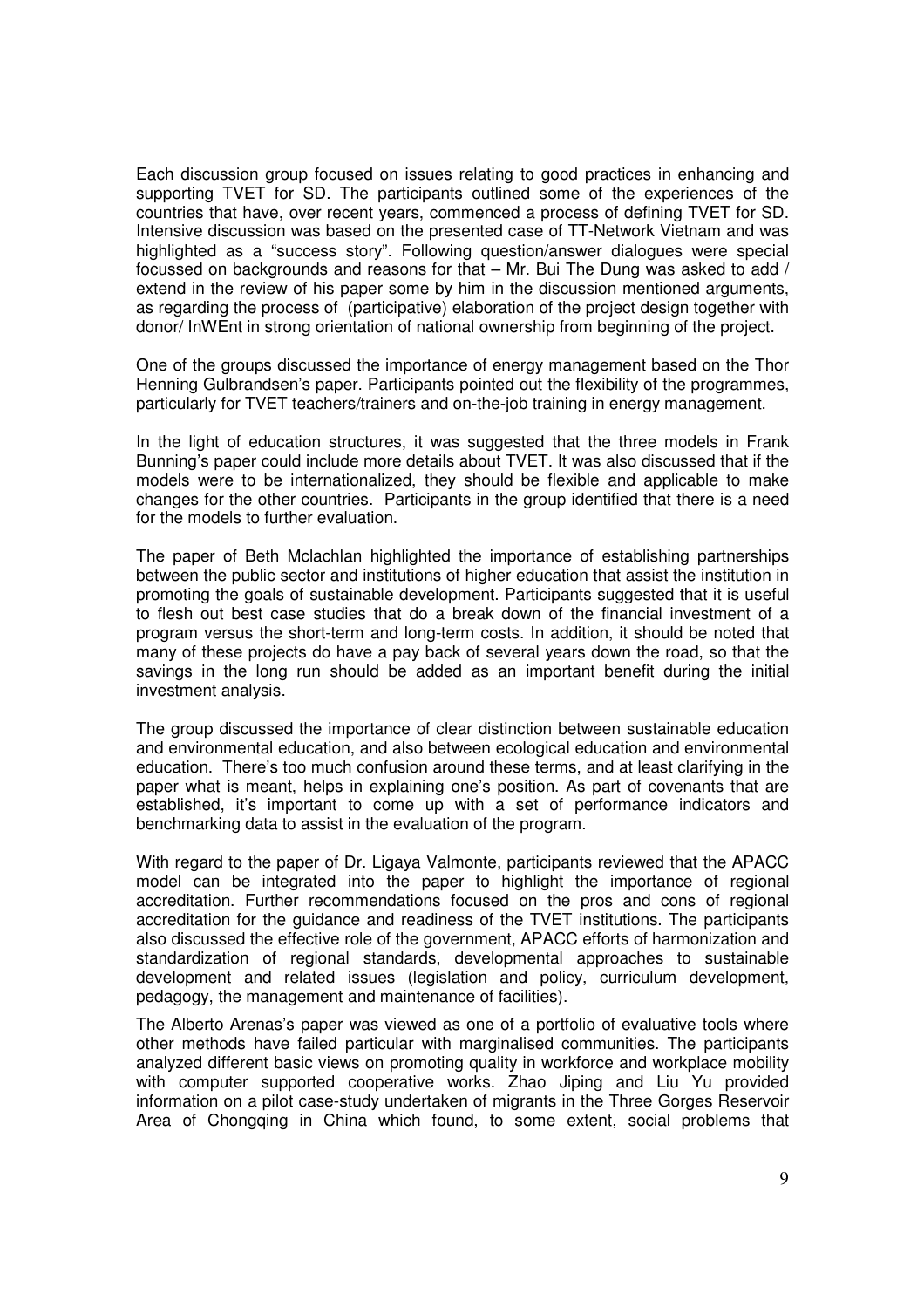encountered in the project were of different economic and cultural conditions of population. The paper was recommended to highlight curricula innovation and establishing cooperation between different vocational institutions. The participants analysed the applicability of such project experience in the current context for further TVET reforms in China.

Another discussion group evaluated a presentation for the role of information and communication technologies in TVET for sustainable development presented by Boris Kotsik. Participants in the group identified that broader usage of UNESCO IITE experience to be introduced in diverse global region.

### **Closure of the Meeting**

The closing session of the Meeting involved contributions from Dr Andrew Scown and three delegates who shares their three day experience. They discussed the great opportunity to consider how sustainable development themes can be integrated into TVET programs. They also thanked the UNESCO-UNEVOC, CPSC and RMIT staff for the opportunity to attend the conference.

Speaking on behalf of all the co-sponsors, Dr Park thanked UNEVOC and RMIT for organising the conference. He commented about the deep insights about TVET revealed through both the Conference sessions and organised social events. Dr Park offered gifts to the organising committee and conference sponsors.

Professor John Fien and Dr Maclean concluded the session by presenting gifts to the conference organisers and support staff. Dr Maclean made the final comments to the conference and indicated that all conference papers would be published in the conference report and a book of key papers published in 2007.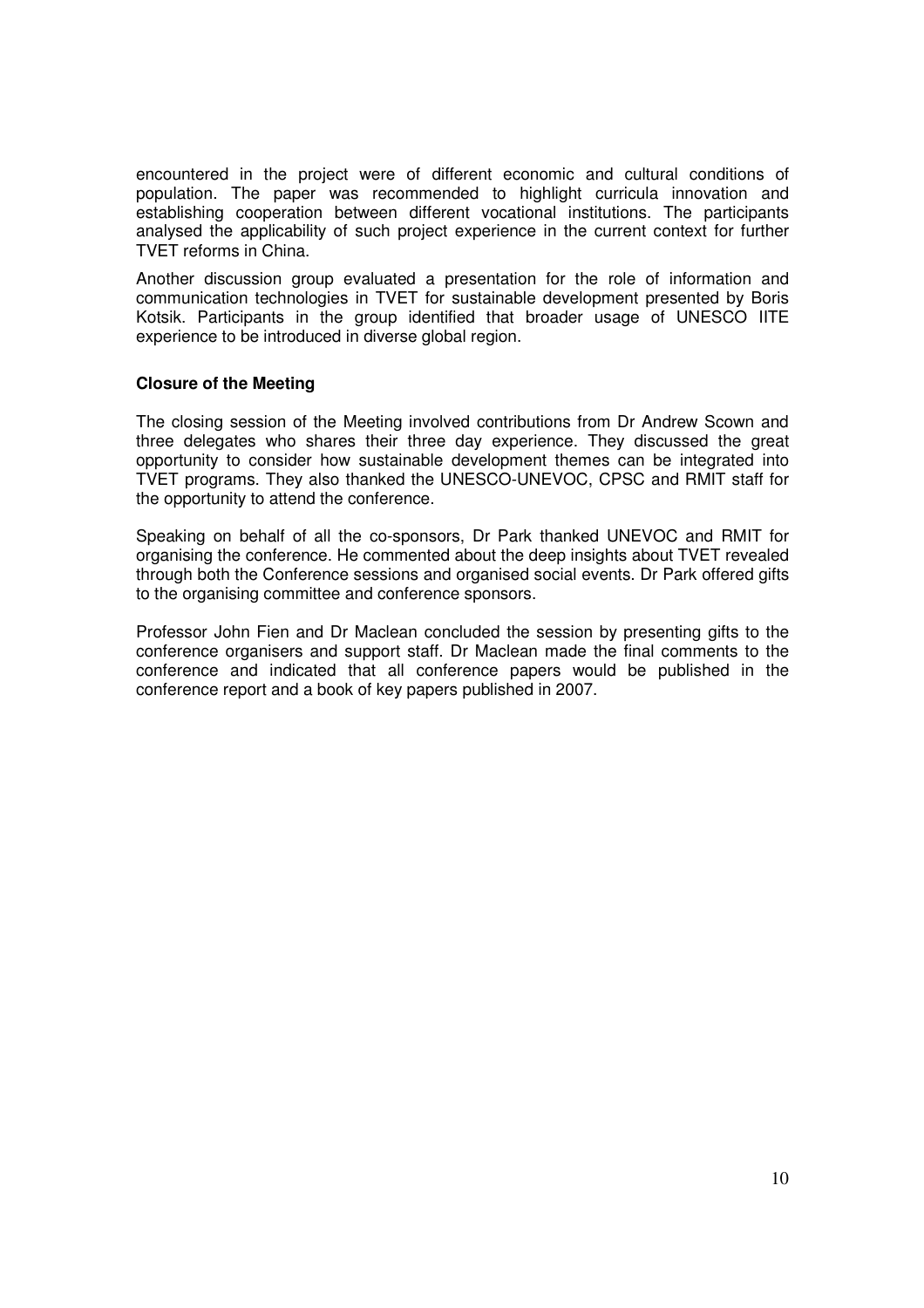### **MODERATOR'S SUMMATION**

#### **TVET for sustainable development - opportunities and challenges**

RMIT International University Vietnam, Ho Chi Minh City, Vietnam, 2-5 July 2006

#### **Moderator: Tom Karmel**

I have been asked to provide a synthesis of our three-day meeting. This is a very tall order and I could not hope to do justice to the 28 papers presented.

Instead, I will make a few comments that I hope are provocative enough to keep you awake until the closing ceremony.

We are now at the beginning of the United Nations decade of education for sustainable development, and the purpose of this meeting was to take stock of how TVET can contribute to sustainable development:

• To learn from each other and to consider opportunities and challenges.

There is no doubting the importance of sustainable development. The worldwide concerns about global warming and climate change are well known. Local concerns are obvious, as can be seen from the front page of Vietnam News, Monday, July 3

*In its socio-economic strategy for the 10 years from 2001-10 Vietnam wants to achieve a society boasting sustainable development based on the three columns of economics, environment and society* 

#### And further on

*In 1993, the National Association passed the law on environmental protection.....* 

*...However, because of poor enforcement, the law had somehow failed to respond to the demands of socio-economic development* 

### and

*The country's socio-economic development mainly relies on the exploitation of its natural resources, while production technology is obsolete, consuming a lot of energy and raw materials and generating a lot of waste.*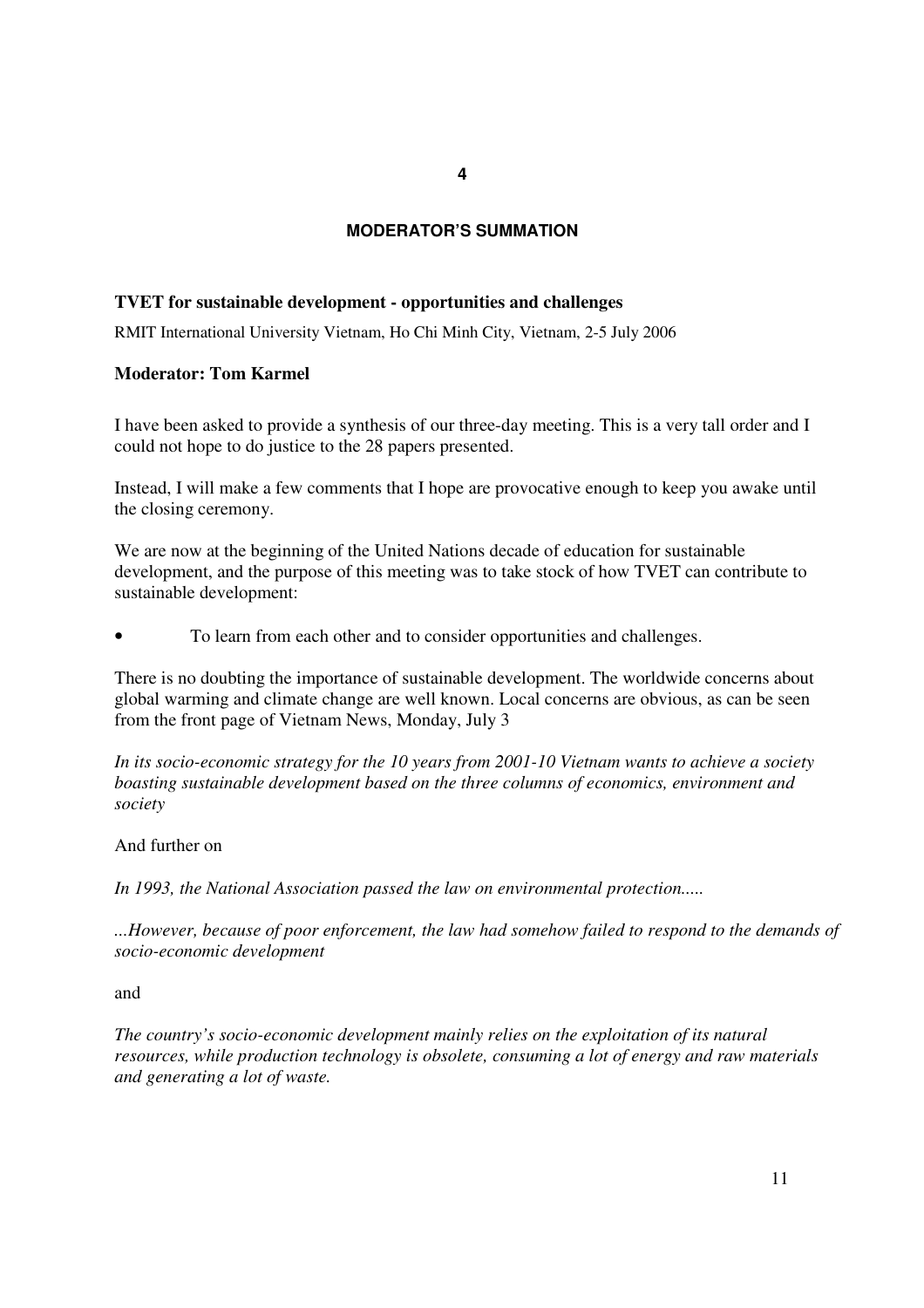*Rapid population growth and a high proportion of poor households have become the main reasons for serious environmental degradation and pollution.* 

So the right objectives are fine, but achieving them is a real challenge.

Another headline on the same page of news brings home another fact that sustainable development is not at the top of everyone's priorities.

*Conflict, poverty, disease to African Union agenda.* 

This is just some background. In my synthesis I wish to emphasise four points;

1. The whole concept of sustainable development is very slippery

2. For effective action we need to go beyond moral fervour; at the end of the day there has to be a business case for specific actions. Further, there needs to be realism about what TVET can achieve.

3. For many countries, the challenge at the moment is to have effective education systems, and this would be true quite independent of the concept of sustainable development.

4. There is no doubt that there are many opportunities and challenges. However, relatively few case studies were presented that really go to the nub of TVET and sustainable development.

It is appropriate at this stage to confess my background. I am an economist by training and hence

Tend to approach issues from the perspective of the allocation of scarce resources. • Tend to think about market approaches to solving problems, i.e. provide the signal and incentives for people to respond appropriately.

However, being an economist does not mean that I think GDP growth is the only indicator of progress.

I won't spend any time on history. This is comprehensively covered by the UNEVOC International Centre's excellent discussion paper *Orienting TVET for sustainable development.* 

Turning to my first point about the slipperiness of the concept of sustainable development. There seem to be so many approaches.

For the first approach I quote from the discussion paper.

*Sustainable development is not a fixed concept; rather it is a culturally directed search for a dynamic balance between social, economic and natural systems that seeks to promote equity between the present and the future, and equity between countries, races, social classes and genders.* 

Further, it is *more a moral precept than a scientific concept.* 

The International Implementation Scheme for the UN decade of education for sustainable development identifies 3 perspectives with 15 subcomponents.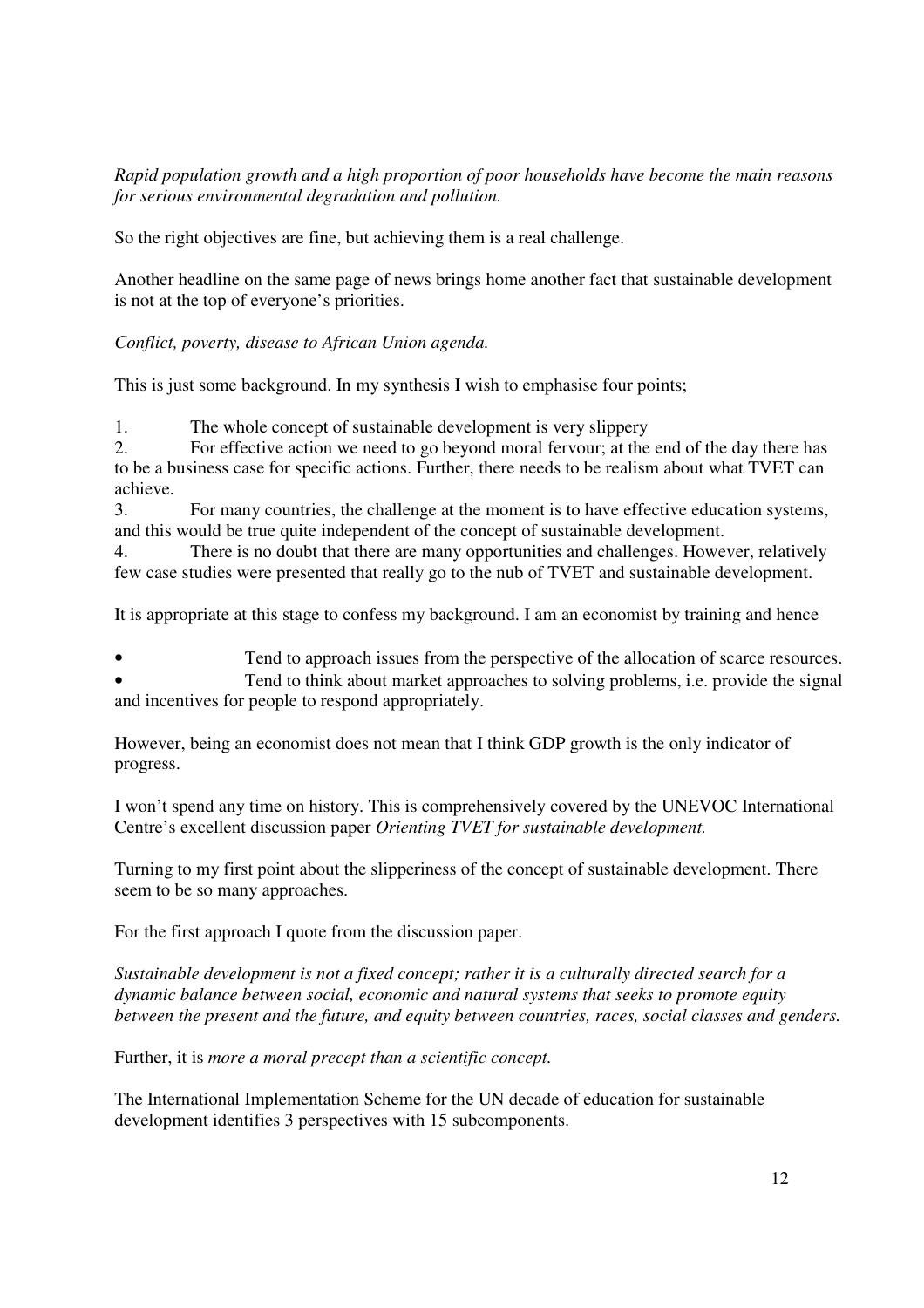### *Socio-cultural perspectives*

- Human rights
- Peace and human security
- Gender equality
- Cultural diversity and inter cultural understanding
- Health
- HIV/AIDS
- **Governance**

### *Environmental perspectives*

- Natural resources
- Climate change
- Rural transformation
- Sustainable urbanisation
- Disaster prevention and migration

### *Economic perspectives*

- Poverty reduction
- Corporate responsibility and accountability
- Market economy.

John Fien and his colleagues provided a harder edged, more environmentally focused, discussion. Quoting the World Commission on Environment and Development, 1987

Sustainable development is *the ability to make development sustainable-to ensure that it meets the needs of the present without compromising the ability of future generations to meet their own needs....*

This definition sounds quite strong, but is difficult to use in practice because of the role of technology. That is, future generations will have available to them superior technology to what is currently available.

John also provides an even tougher version, from Karl Henrik Robert.

- *Materials from the earth's curst must not systematically increase in the biosphere*
- *Substances produced by humans must not systematically increase in nature*
- *The physical basis for productivity and the diversity of nature must not be systematically diminished*
- *We must be fair and efficient in meeting basic human needs.*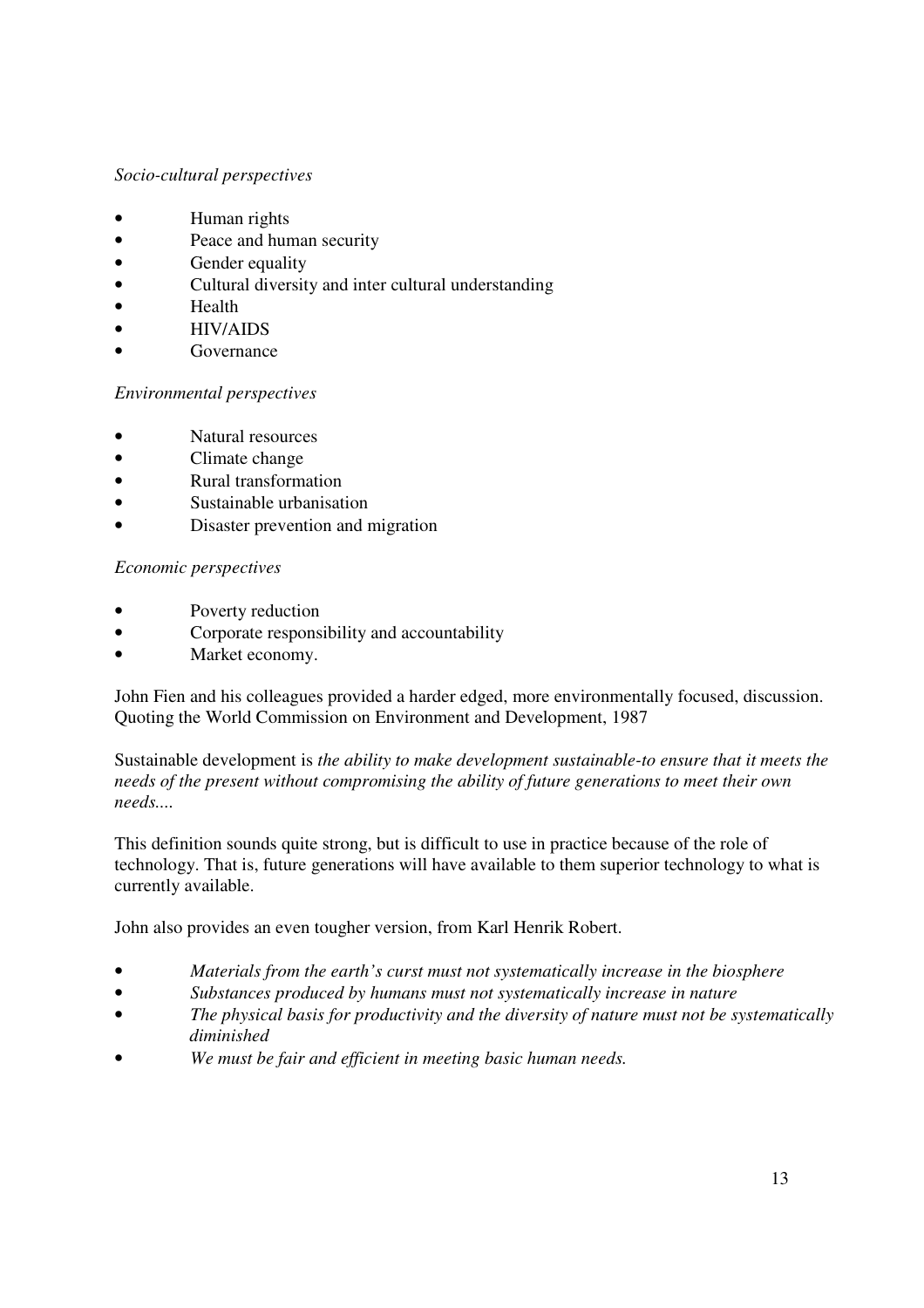It is difficult to see how these principles could be used as a basis for developing TVET for sustainable development. They would seem to prohibit any sort of exploitation of the earth's natural resources, and this does not seem to be consistent with the idea of development.

Stephen McKenzie approaches the issues from the perspective of the triple bottom line of society, economy and environment. He notes that the social aspect is particularly underdeveloped. The issue of cultural sustainability has also been put forward during our meeting.

My point is that we have a bewildering array of themes, but there is no clear, simple base to work from. Certainly, the various approaches have a general common link of minimisation of environmental and social impact, but this does not really help in a practical sense. The world is one of trade-offs, not minimisations.

For example, to minimize the amount of waste from our lunch the solution is easy: no lunch. But if you want people to have some lunch, and if you wish to provide choice, then there is a trade off to be made.

My second observation: for effective action we need to go beyond moral fervour.

This is a more personal view.

A number of papers argue for actions that I think would be difficult to sell to those responsible for TVET systems. For examples, John Fien and his colleagues espouse two principles for TVET:

*First, TVET must promote an understanding of our ecological predicament* 

*Second, integrated sustainable development demands that learners be tuned to the functioning of the whole global system and to the connection between the parts.* 

Shirley Ali Khan talked about inner disciplinarily and the need for everyone to take personal responsibility and a crisis of meaning. Lourdes Quisumbing talked about the importance of values and ethics in TVET, and referred to the book Learning to Do.

All of these papers are particularly well argued and raise fundamental philosophical issues. However, when I think about the basic aim of TVET- to provide skills for employment- I suspect it will be very difficult to convince policy makers and curricula designers to embrace these concepts. The language sounds more suitable for university or a general education rather than a certificate II in retail or business.

Is there a case for more modest aims that focus on things such as:

- Environmental regulation
- Reduction in waste
- Energy usage
- Knowledge of emerging technologies?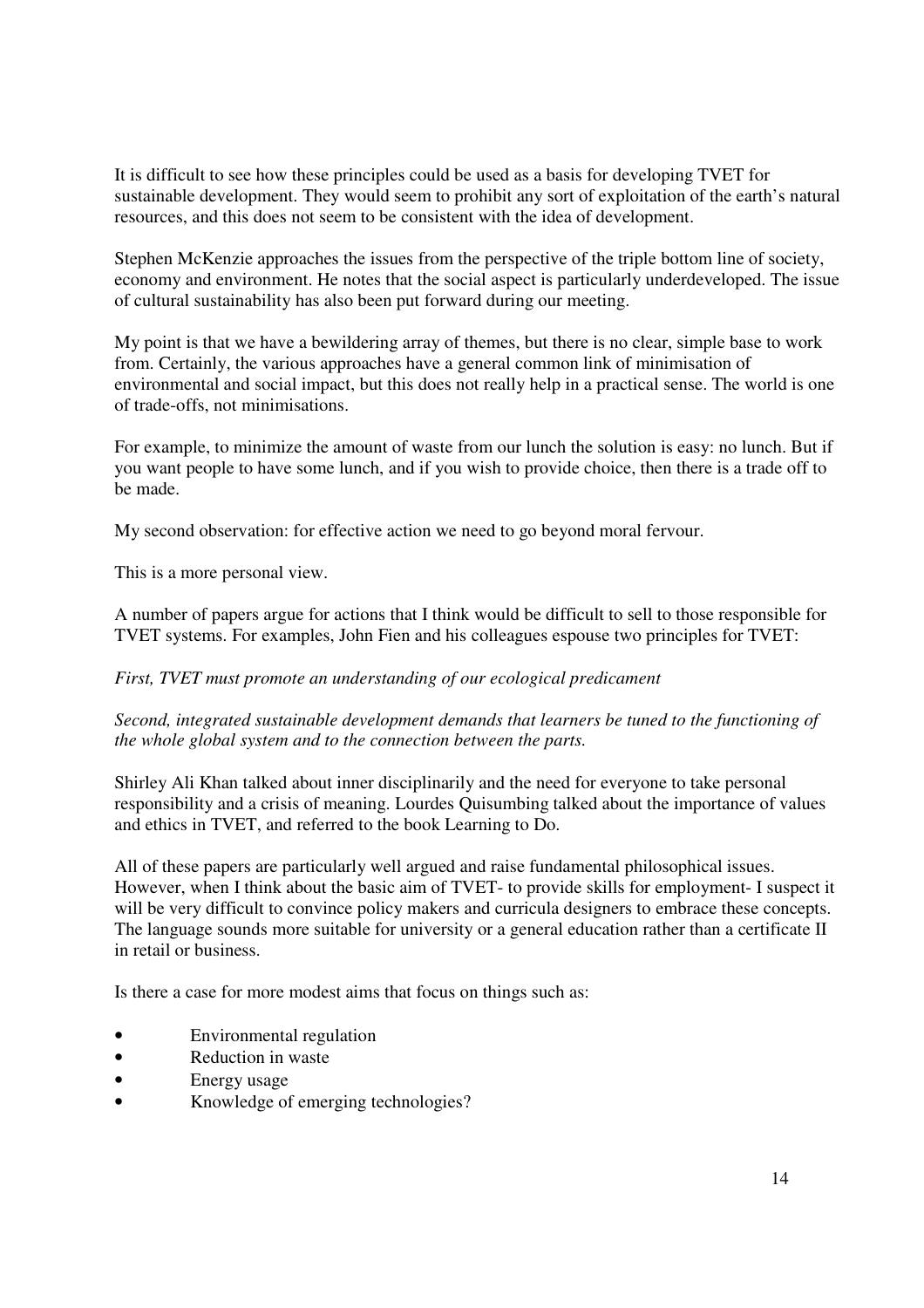My third comment relates to quite a few of the papers. We were provided with a range of interesting papers on TVET systems and relevant issues. Countries covered included Myanmar, Indonesia, India, Oman, Vietnam, China, and PNG. Many issues are the same- matching education with employment needs- while some issues are country specific, for example the case in Oman where Omanis are being trained to replace overseas labour.

Similarly, papers addressed specific issues such as accreditation, ICT, gender segmentation, intercultural development, entrepreneurship, modular curricula, teacher training, learner centred teaching, welfare reform, organisational change and values education.

However, it seems to me that these topics address important issues but are more to do with a well functioning TVET system and the labour market rather than sustainable development as such.

If we define TVET and sustainable development so broadly as to encompass all these aspects then I think we are running a real risk. The risk is that we have a phrase that means all things to all people. If this happens then I suspect we will get to the end of the decade for sustainable development and nothing would have changed in respect of a harder edged version of what we mean by sustainable development.

My fourth comment: there is no doubt that there are many opportunities and challenges. The main point is a plea for more concrete approaches, examples and case studies. For me, we need more work along the lines of two studies presented:

- Sustainable covenants, the case study of a government college partnership from Kangan Batman TAFE
- Policy making strategies and project experiences in Germany from BIBB.

Two case studies are not really enough.

Finally, I would like to explore the metaphor that has been given some prominence:

*Education is the key to sustainable development*  and *TVET is the master key.* 

Now keys are required to unlock doors, but the whole purpose of a door is to secure a room. A key by itself is of little use. So if we think of education being a key, think of the doors and locks as being the other elements required for sustainable development. In particular, appropriate regulation and market mechanisms are required as well as scientific knowledge. If we don't get these right, education will be of little use. In addition, I am not sure of TVET being the master key. I have no doubt of its importance for vocational occupations but perhaps primary and secondary education is more important for the understanding of the concept of sustainability.

I hope these comments are useful. To finish I would say that while this meeting has been a great start, we have a long journey over the next decade. I trust the destination will be worth getting to.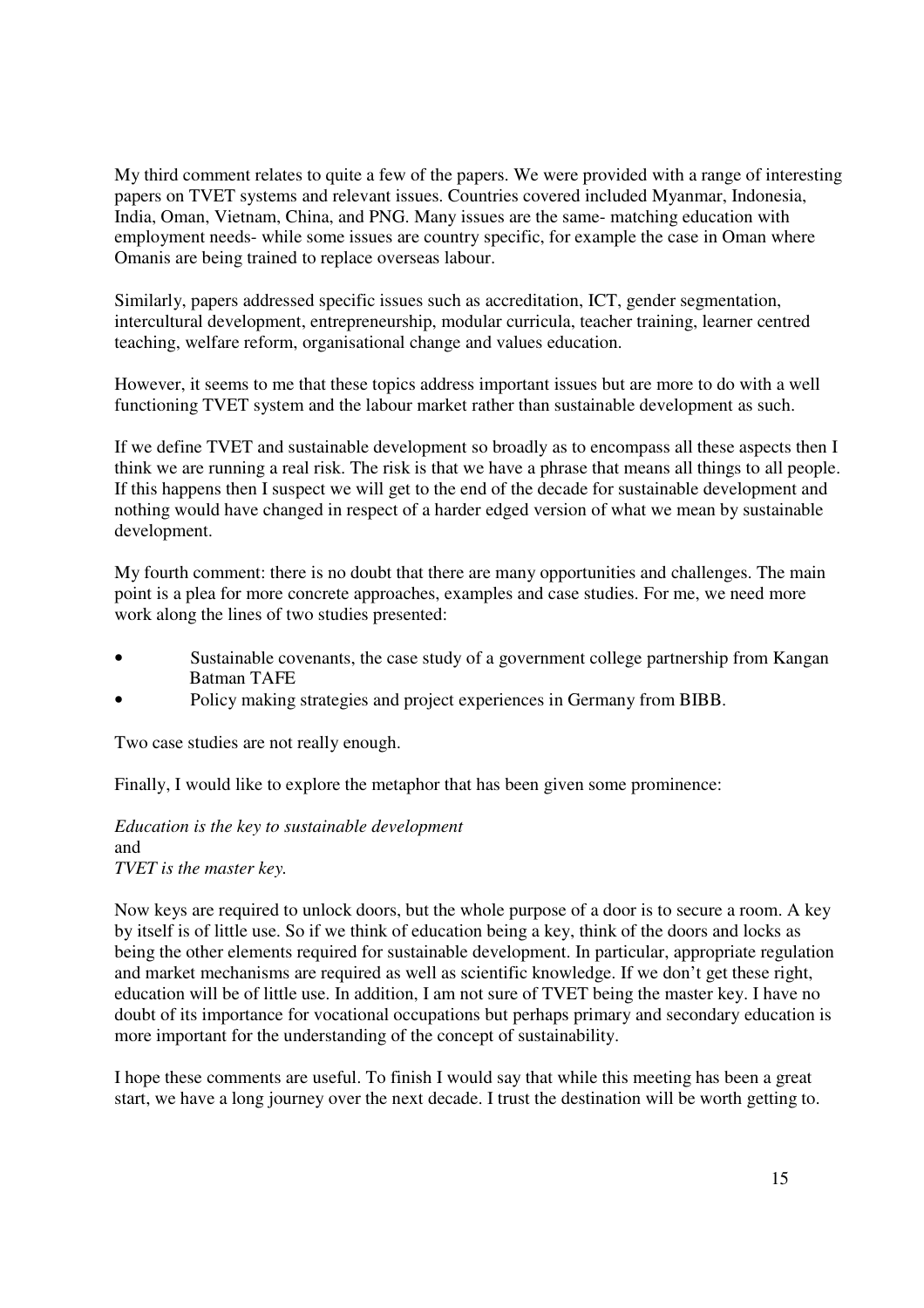### **ANNEX 1**

### **LIST OF PARTICIPANTS (by Country / by Sponsor and Conference Secretariat)**

### AUSTRALIA

| <b>First Name</b><br><b>Last Name</b> | <b>Title</b> | <b>Position</b><br>Organisation                                                                                                                      | <b>Mailing Street</b><br><b>Town and Postcode</b>     |
|---------------------------------------|--------------|------------------------------------------------------------------------------------------------------------------------------------------------------|-------------------------------------------------------|
| Stephen<br>McKenzie                   | Dr           | <b>Research Associate</b><br>University of South Australia<br>Hawke Research Institute for Sustainable<br>Societies<br>Stephen.McKenzie@unisa.edu.au | Magill Campus,<br>St. Bernards Road<br>Magill SA 5072 |
| <b>Beth</b><br>McLachlan              | Ms           | <b>Workplace Environment Officer</b><br>Kangan Batman TAFE<br>bmclachlan@kangan.edu.au                                                               | Private Bag 299<br>Somerton VIC 3062                  |

# **CHINA**

| Zhao<br>Jiping     | Ms | Deputy Professor<br>Chongqing Industry<br>Polytechnic College<br>gzyannyl@163.com                                                                               | 151 # Yuanjiagang St<br>Jiulongpo District<br>Chongqing P.R.<br>China 400050 |
|--------------------|----|-----------------------------------------------------------------------------------------------------------------------------------------------------------------|------------------------------------------------------------------------------|
| Liu<br>Yu          | Dr | Deputy Professor, Director of International<br>Affairs & Coordinator of ACCVETP Project<br>Office<br>Chongqing Industry Polytechnic College<br>gzyannyl@163.com | 151 # Yuanjiagang St<br>Jiulongpo District<br>Chongqing P.R.<br>China 400050 |
| Jian-Rong<br>Zhang | Dr | Professor<br>Institute of Vocational Instructors, Tongji<br>University<br>zhangjr@mail.tongji.edu.cn                                                            | 1239 Siping Road<br>Shanghai 200092                                          |

### FINLAND

| Johanna | Dr | Professor, Senior Researcher       | PO Box 35    |
|---------|----|------------------------------------|--------------|
| Lasonen |    | Institute for Educational Research | FIN - 40 014 |
|         |    | University of Jyvaskyla            |              |
|         |    | Polytechnic College                |              |
|         |    | Johanna.Lasonen@ktl.jyu.fi         |              |

### **GERMANY**

| Frank<br>Bünning   | Dr | University "Otto von Guericke" Magdeburg<br>Institute of Vocational Education and<br>Training<br>Frank.buenning@GSE-W.Uni-Magdeburg.de | Zschokkestrasse 32<br>39104 Magdeburg |
|--------------------|----|----------------------------------------------------------------------------------------------------------------------------------------|---------------------------------------|
| Michael<br>Haertel | Mr | BIBB, Germany<br>Senior Expert<br>Haertel@bibb.de                                                                                      | Robert Schuman Platz 3<br>53175 Bonn  |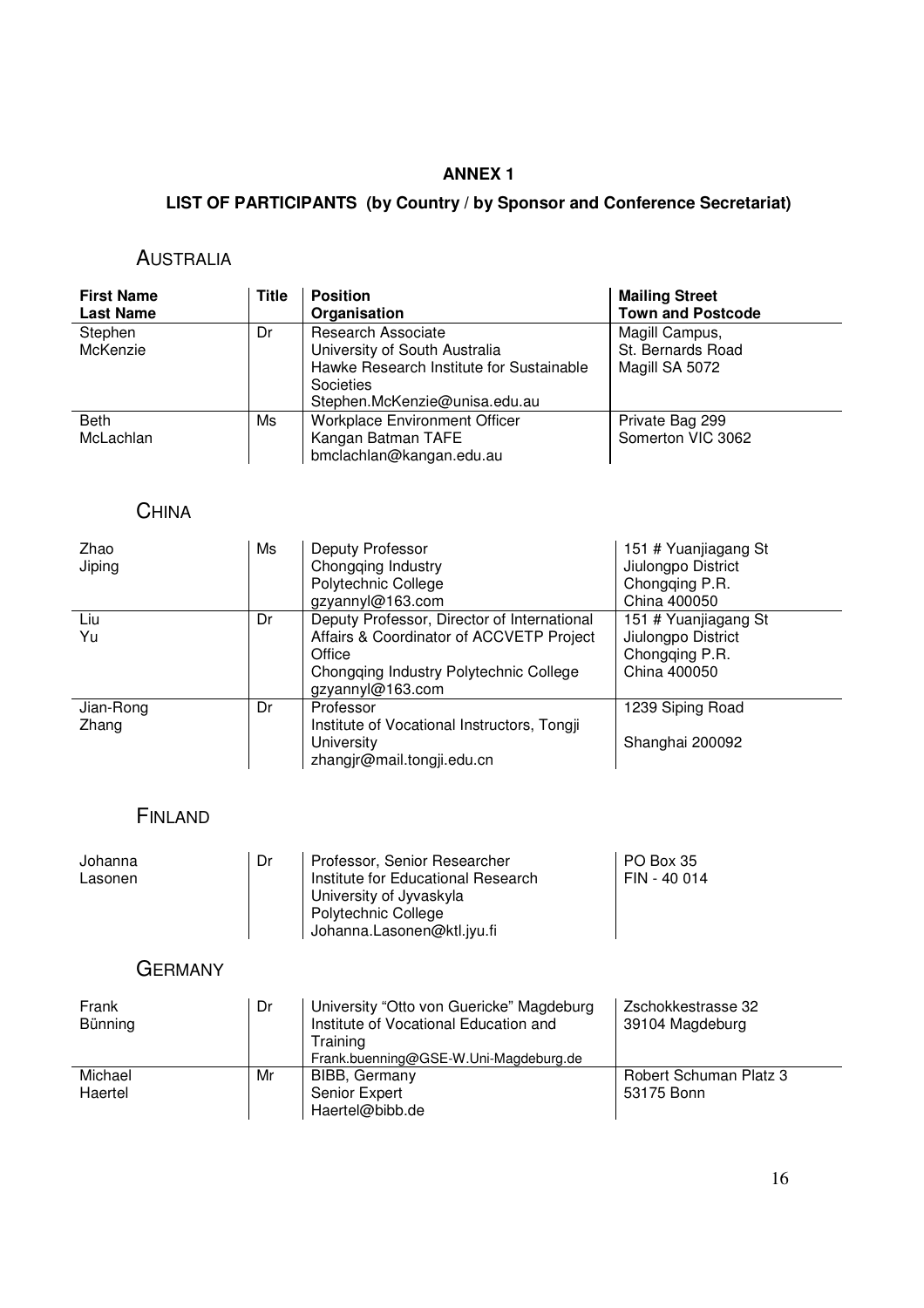# INDIA

| <b>First Name</b><br><b>Last Name</b> | <b>Title</b> | <b>Position</b><br>Organisation                                                                                                                                              | <b>Mailing Street</b><br><b>Town and Postcode</b>                                                     |
|---------------------------------------|--------------|------------------------------------------------------------------------------------------------------------------------------------------------------------------------------|-------------------------------------------------------------------------------------------------------|
| Jagmohan Singh<br>Rajput              | Prof         | <b>Ex-Director NCERT</b><br>jsrajput@hotmail.com; Rajput-<br>73@yahoo.com                                                                                                    | <b>NCERT Campus</b><br>Sri Aurobindo Marg<br>New Delhi 110016                                         |
| <b>INDONESIA</b>                      |              |                                                                                                                                                                              |                                                                                                       |
| Arie Wibowo<br>Khurniawan             | Mr           | Program and Information Officer Directorate<br><b>Technical Vocational Education</b><br>Ministry of National Education<br>buitenzorg99@yahoo.com                             | Jend. Sudirman<br>Senayan<br>Jakarta 10270                                                            |
| Mian<br>Siahaan                       | M.M.         | <b>Head of Community College</b><br><b>Technical Teacher Upgrading Center</b><br>miansi2002@yahoo.com                                                                        | JL. Setia Budl. 75<br>Helvetia Medan 20214                                                            |
| LAO                                   |              |                                                                                                                                                                              |                                                                                                       |
| Kongsy<br>Sengmany                    | Dr           | Associate Professor<br>Ministry of Education, Lao PDR<br>ksengmany@yahoo.com                                                                                                 | P.O. Box 067<br>Ventiane - Laos                                                                       |
| Rolf<br>Gennrich                      | Dr           | Senior Advisor<br>Lao-German HRD-ME Program<br>Rolf.Gennrich@gtz.de                                                                                                          | P.O. Box 067<br>Ventiane - Laos                                                                       |
| <b>MALAYSIA</b>                       |              |                                                                                                                                                                              |                                                                                                       |
| Tajuddin b<br><b>Abdul Rashid</b>     | Mr           | <b>Director</b><br>Polytechnic of Sultan Idris Shah<br>tajuddin.ar@gmail.com                                                                                                 | Sungai Lang<br>45100 Sungai Air Tawar<br>Selangor                                                     |
| Ahmad Rani bin<br>Ali Hanafiah        | Mr           | Director<br>Kulim Polytechnic<br>Pengarah@pku.edu.my                                                                                                                         | Kulim Hi-Tech Park<br>09000 Kulim<br>Kedah Darul Aman                                                 |
| <b>MONGOLIA</b>                       |              |                                                                                                                                                                              |                                                                                                       |
| Bujinlkham<br>Duger                   | Ms           | Director of Mongolian Observatory and<br><b>UNEVOC Centre Observatory and</b><br><b>UNEVOC Centre of Mongolia</b><br>mon_observatory@magicnet.mn;<br>dbujinlkham@hotmail.com | <b>Bayangol District Construction</b><br>College<br>$321 - B$<br>P.O. Box-462<br>Ulaanbaatar 211213   |
| <b>MYANMAR</b>                        |              |                                                                                                                                                                              |                                                                                                       |
| U Kyaw Soe<br>Win                     | Dr           | <b>Director</b><br>Central Inland Freight Handling Committee<br>Ministry of Labour<br>cifhc@myanmar.com.mm                                                                   | Building 88, Room B 1 <sup>st</sup> Floor<br>52 Street, Pazuntaung P.O.<br>Yangon<br>Union of Myanmar |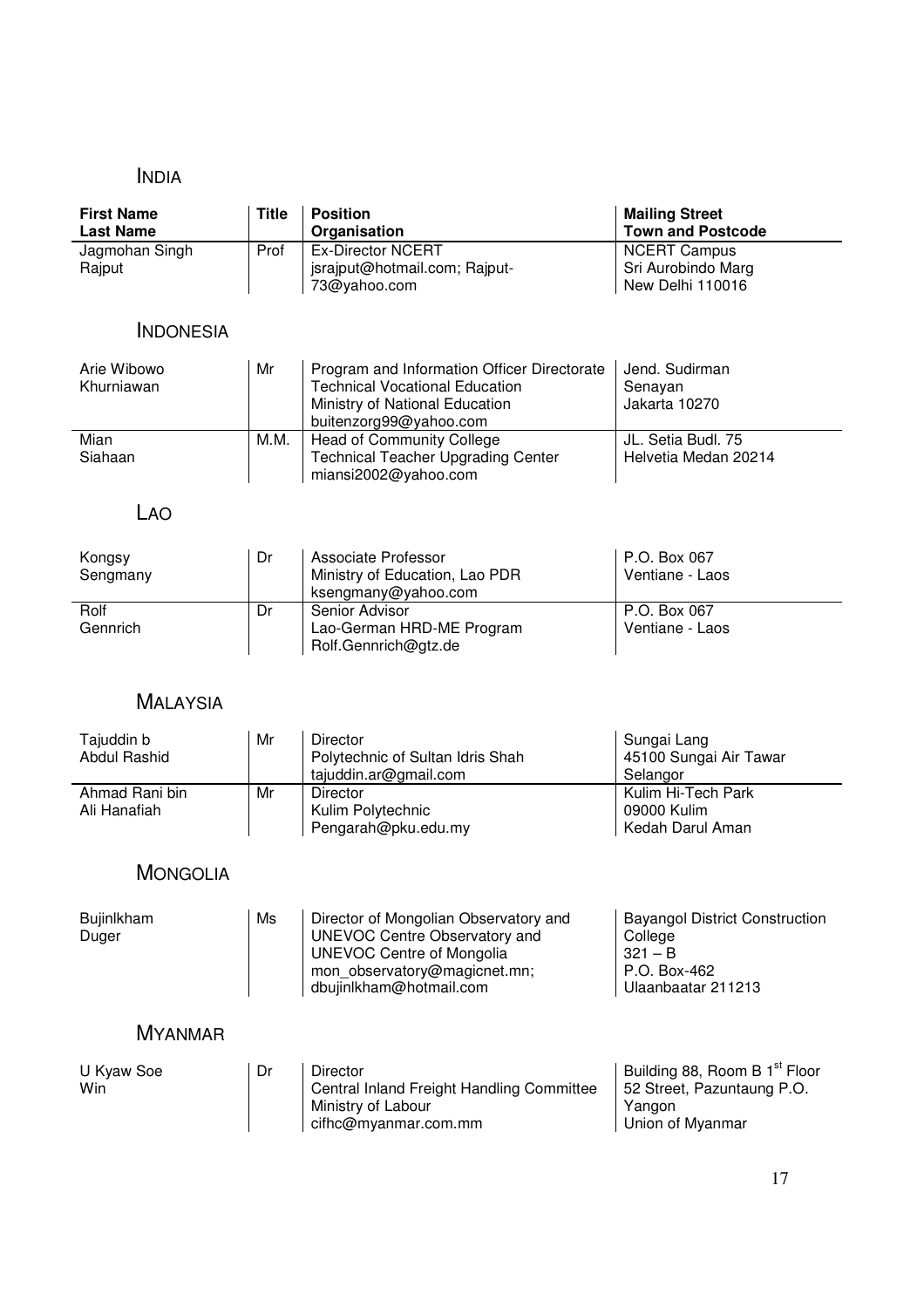### NEPAL

| <b>First Name</b><br><b>Last Name</b> | <b>Title</b> | <b>Position</b><br>Organisation                                                                                                                                | <b>Mailing Street</b><br><b>Town and Postcode</b>                |
|---------------------------------------|--------------|----------------------------------------------------------------------------------------------------------------------------------------------------------------|------------------------------------------------------------------|
| Samita<br>Shrestha                    | Ms           | Snr. Mgmt. Secretary<br>Council for Technical Vocational Education<br>and Training (CTEVT)<br>samita shrestha@hotmail.com;<br>ss@titi.org.np                   | P.O. Box 5694, KTM,<br>Bhaktapur<br>Nepal                        |
| <b>PAKISTAN</b>                       |              |                                                                                                                                                                |                                                                  |
| Muhammad Razi<br>Abbas                | Mr           | Dirrector General (Admin/Finance)<br>National Vocational and Technical<br>Education Commission (NAVTEC)<br>Prime Ministers' Secretariat<br>dgnavtec@ntc.net.pk | <b>PM Secretariat</b><br>Room no. 362-A<br>Islamabad<br>Pakistan |
| Tariq<br>Mahmood                      | Dr           | Director, Research and Evaluation<br>National Institute of Science & Technical<br>Education (NISTE), Ministry of Education<br>tariq moe@hotmail.com            | House # 1010<br>St # 67<br>G-9-4<br>Islamabad, Pakistan          |

# PAPUA NEW GUINEA

| Peter<br><b>Buseh</b> | Mr | Curriculum Officer Vocational Education | P.O. Box 446 Waigani<br><b>National Capital District</b><br>Papua New Guinea |
|-----------------------|----|-----------------------------------------|------------------------------------------------------------------------------|
| <b>Barbara</b>        | Ms | Deputy Manageress                       | P.O. 1751                                                                    |
| Rubeia                |    | Maino Heduru Vocational Centre          | <b>Boroko National Capital District</b>                                      |

### **PHILIPPINES**

| Ji-Hye<br>Choi               |    | Pukyong National University (PKNU)<br><b>International Cooperation Division</b><br>mpark@cpsctech.org; mpark@pknu.ac.kr                              | Bldg. Block C, DepEd Complex<br>Meralco Avenue<br>Pasig City, Metro Manila           |
|------------------------------|----|------------------------------------------------------------------------------------------------------------------------------------------------------|--------------------------------------------------------------------------------------|
| Maria Lourdes<br>Quisumbing- | Dr | College Dean<br>Miriam College Manila                                                                                                                | <b>UP P.O. Box 110</b><br>Diliman, QC 1101 Phils                                     |
| Baybay                       |    | mbaybay@mc.edu.ph                                                                                                                                    | Quezon City                                                                          |
| Jenica Dizon<br>Dunglao      | Ms | Supervising TESD Specialist, TESDA<br>Region III, Technical Education & Skills<br>Development Authority (TESDA)<br>nikanej@yahoo.com                 | Regional Gvt Center<br>Mainpis, City of San Fernando<br>Pampanga                     |
| Irene Lomugdang<br>Macas     | Ms | Senior TESDA Specialist, Planning Office<br><b>Technical Education &amp; Skills Development</b><br>Authority (TESDA)<br>IrenekImacas@yahoo.com       | East Service Road<br>Soth Superhiwaz<br><b>Taguig Citz</b>                           |
| Sang-Hyun<br>Park            | Mr | Pukyong National University (PKNU)<br><b>International Cooperation Division</b><br>pishsaru@hotmail.com                                              | Bldg. Block C, DepEd Complex<br>Meralco Avenue<br>Pasig City, Metro Manila           |
| Lourdes R.<br>Quisumbing     | Dr | Founding President UNESCO-Asia Pacific<br>Network for International Education and<br><b>Values Education Network</b><br>Irquisumbing@i-manila.com.ph | Graduate School<br>Miriam College, Katjpunan<br>Avenue Loyola Heights<br>Quezon City |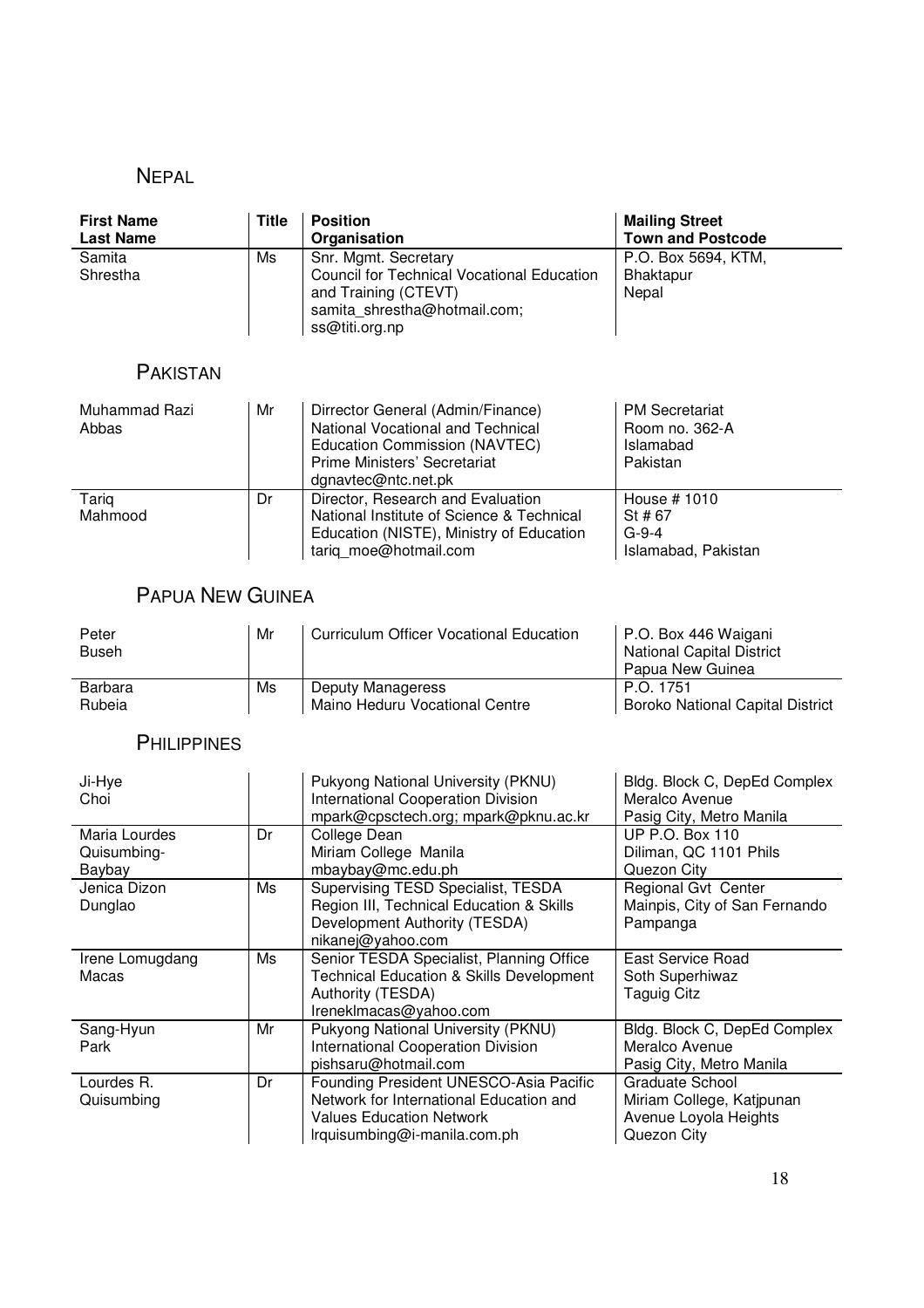### SRI LANKA

| <b>First Name</b><br><b>Last Name</b> | <b>Title</b> | <b>Position</b><br>Organisation                     | <b>Mailing Street</b><br><b>Town and Postcode</b> |
|---------------------------------------|--------------|-----------------------------------------------------|---------------------------------------------------|
| M.S.<br>Piyasena                      | Mr           | Instructor (Electrical)<br><b>Technical College</b> | Warakapola                                        |
| B.V.<br>Wijesena                      | Mr           | Lecturer (Commerce)<br><b>Technical College</b>     | Kalutara                                          |

# SULTANATE OF OMAN

| Abdullah Khamis<br>Ambusaidi | Dr | Assistant Professor in Science Education<br>  College of Education, Sultan Qaboos<br>Universitv<br>ambusaid@squ.edu.om | I P.O. Box 32<br>Postal Code 123<br>Muscat |
|------------------------------|----|------------------------------------------------------------------------------------------------------------------------|--------------------------------------------|
|------------------------------|----|------------------------------------------------------------------------------------------------------------------------|--------------------------------------------|

# THAILAND

| Choomnoom<br>Siripan     | Dr | Senior Advisor<br>Office of the Vocational Education<br>Commission (OVEC), MOE<br>siripanch@hotmail.com                                                                        | Ministry of Education<br>Bangkok 10300                                                 |
|--------------------------|----|--------------------------------------------------------------------------------------------------------------------------------------------------------------------------------|----------------------------------------------------------------------------------------|
| Paiboon<br>Saiyawongs    | Dr | Deputy Dean,<br>Faculty of Business Administration<br>Rajamangala University of Technology<br>Thanyaburi<br>jmpaiboon@yahoo.com                                                | Rangsit-Nakornnayok Road<br>Klong 6<br>Thanyaburi<br>Pathumtani 12110                  |
| Kanjana<br>Watanasuntorn | Dr | Assoc. Professor, School of Educational<br><b>Studies</b><br>Assistant to the President<br>Sukothai Thammathirat Open University<br>drkanjana@yahoo.com<br>edaswkan@stou.ac.th | Chang Watana Rd.<br>Pakkret<br>Nonthaburi 11120                                        |
| <b>UK</b>                |    |                                                                                                                                                                                |                                                                                        |
| Shirley<br>Ali Khan      | Dr | Professor, Education Director<br><b>Bulmer Foundation</b><br>Shir1951@aol.com                                                                                                  | The Cider Mills Plough Lane<br><b>Hereford HR4 OLE</b>                                 |
| <b>USA</b>               |    |                                                                                                                                                                                |                                                                                        |
| Alberto<br>Arenas        | Dr | <b>Assistant Professor</b><br>University of Arizona, College of Education,<br>R. 226<br>alberto.arenas@arizona.edu                                                             | Tucson<br>AZ 85721-0069                                                                |
| William S.<br>Pretzer    | Dr | Director, Museum of Cultural & Natural<br>History<br>bill.pretzer@cmich.edu                                                                                                    | 103 Rowe Hall<br>Central Michigan University<br>Mt. Pleasant, MI 48859<br>989.774.3829 |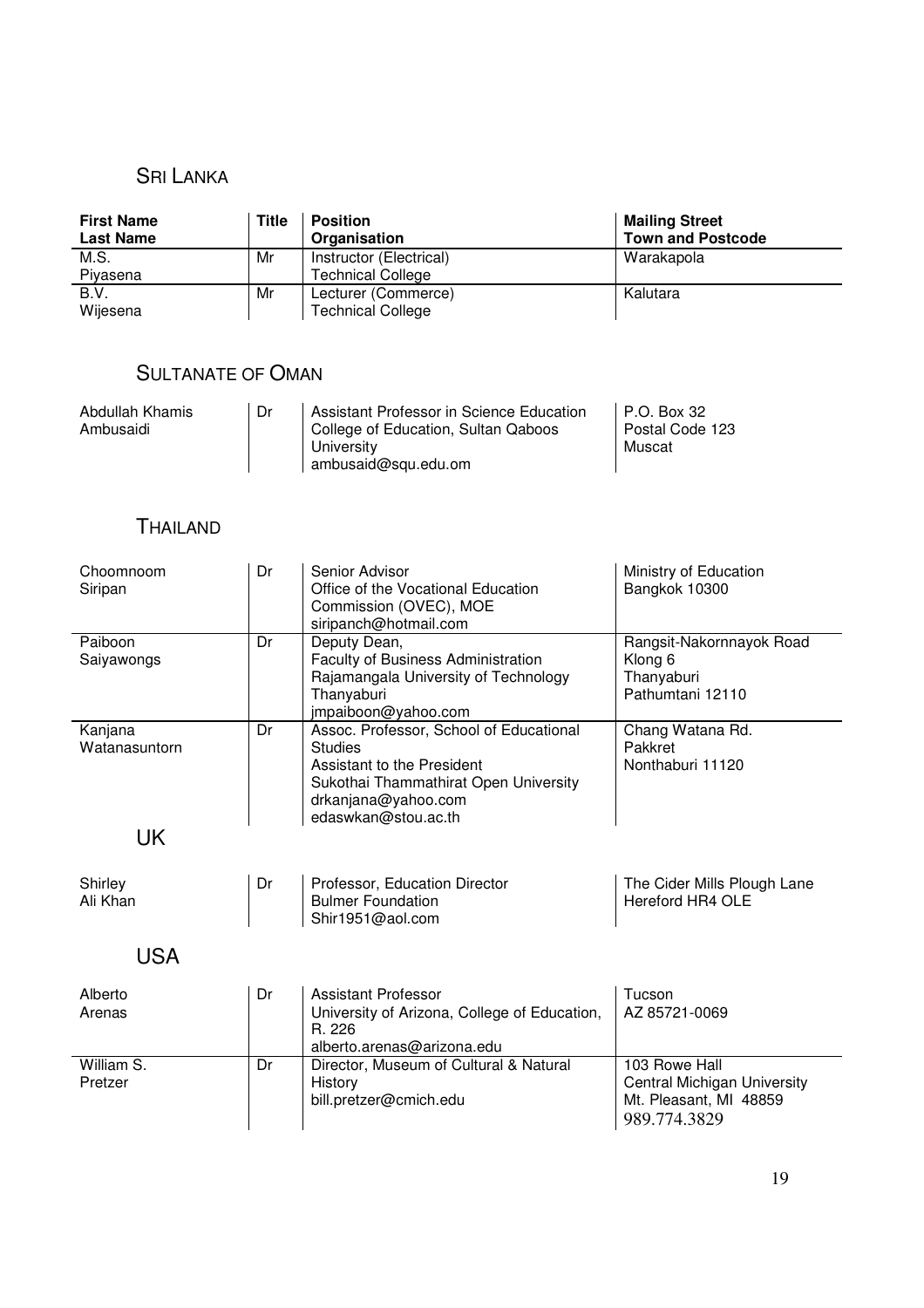### VIETNAM

| <b>First Name</b><br><b>Last Name</b> | <b>Title</b> | <b>Position</b><br>Organisation                                                                                                                        | <b>Mailing Street</b><br><b>Town and Postcode</b> |
|---------------------------------------|--------------|--------------------------------------------------------------------------------------------------------------------------------------------------------|---------------------------------------------------|
| Bui The<br>Dung                       | Prof         | Chairman CAD and InWEnt's local<br>representative in Vietnam<br>Centre of Technology Development<br>Promotion (CAD)<br>btdung@netnam.vn                | 191 Le Duan<br>Hanoi                              |
| Hoang<br>Ngoc Vinh                    | Dr           | Deputy-Director General<br>Department of Professional Education<br>Ministry of Education and Training<br>hnvinh@moet.gov.vn;<br>tvet vietnam@yahoo.com | 49 Dai Co Viet<br>Hanoi                           |
| Duong<br>Nguyen Van                   | Dr           | Department of Professional Education<br><b>MOET</b><br>nvduong@moet.gov.vn                                                                             | 49 Dai Co Viet<br>Hanoi                           |

## **REPRESENTATIVES OF SPONSORS AND CONFERENCE SECRETARIAT**

### **UNEVOC INTERNATIONAL CENTRE BONN**

| Rupert<br>Maclean         | Dr | Director, UNESCO-UNEVOC International<br>Centre<br>r.maclean@unevoc.unesco.org                                                           | <b>UN Campus</b><br>Herrmann-Ehlers-St. 10<br>53113 Bonn, Germany |
|---------------------------|----|------------------------------------------------------------------------------------------------------------------------------------------|-------------------------------------------------------------------|
| Josiane<br>Blanc-Mannheim | Ms | Assistant to the Director, UNESCO-<br><b>UNEVOC International Centre</b><br>jbm@unevoc.unesco.org                                        | <b>UN Campus</b><br>Herrmann-Ehlers-St. 10<br>53113 Bonn, Germany |
| Naing Yee<br>Mar          | Ms | Conference Resource Person and Co-<br>Rapporteur<br>Consultant, UNESCO-UNEVOC<br>International Centre<br>naing.yee.mar@unevoc.unesco.org | <b>UN Campus</b><br>Herrmann-Ehlers-St. 10<br>53113 Bonn, Germany |

# **COLOMBO PLAN STAFF COLLEGE FOR TECHNICIAN EDUCATION (CPSC)**

| Man-Gon<br>Park         | Dr | Director General and CEO<br><b>CPSC</b><br>mpark@cpsctech.org; mpark@pknu.ac.kr | Bldg. Block C, DepEd Complex<br>Meralco Avenue<br>Pasig City<br>Metro Manila, Philippines |
|-------------------------|----|---------------------------------------------------------------------------------|-------------------------------------------------------------------------------------------|
| Vergel<br>Dela Paz      |    | <b>Training Officer</b><br><b>CPSC</b><br>mv1107@hotmail.com                    | Bldg. Block C, DepEd Complex<br>Meralco Avenue<br>Pasig City<br>Metro Manila, Philippines |
| Suresh Kumar<br>Dhameja | Dr | <b>Faculty Consultant</b><br><b>CPSC</b>                                        | Bldg. Block C, DepEd Complex<br>Meralco Avenue                                            |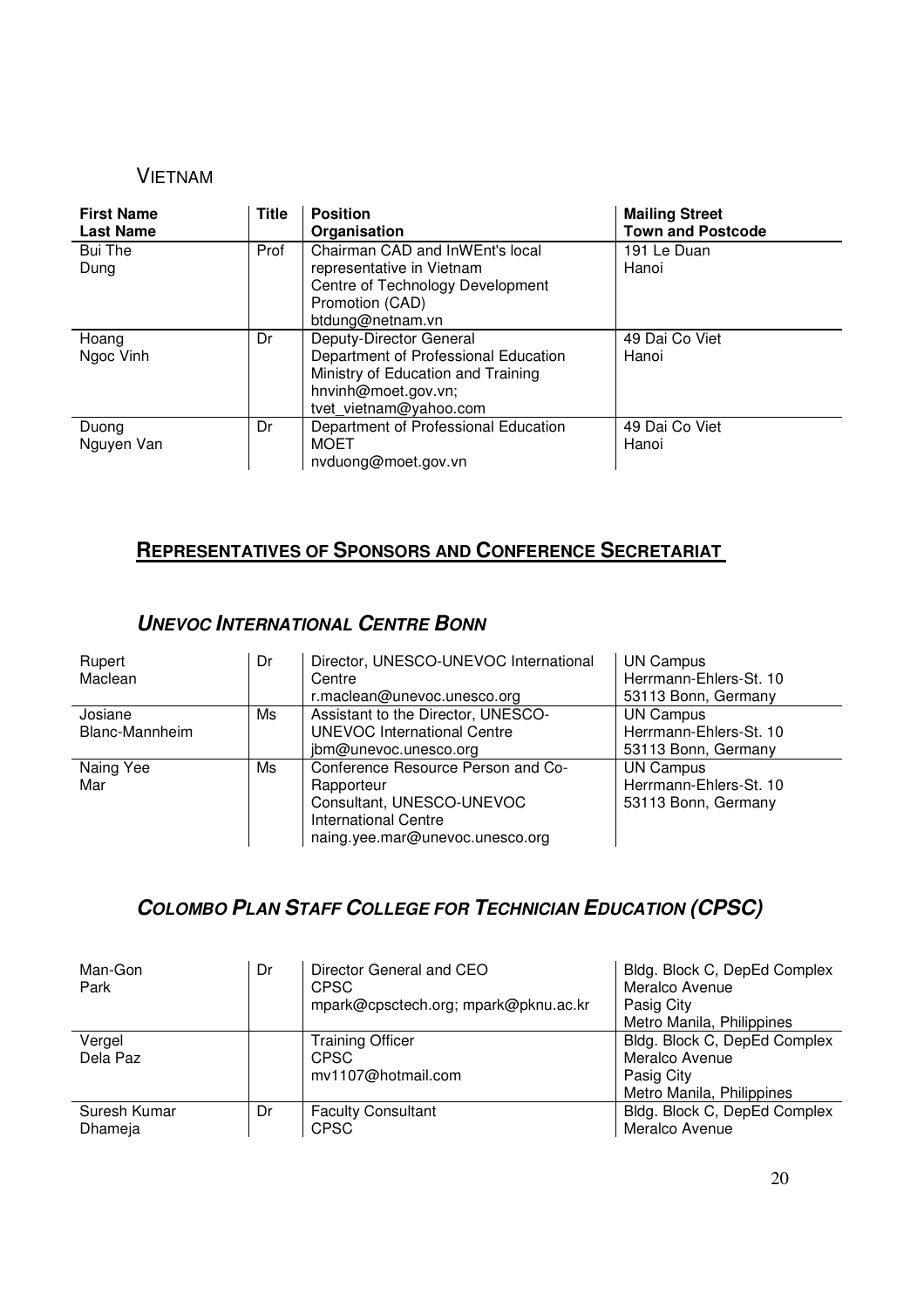|            |      | skdhameja@hotmail.com;             | Pasig City                   |
|------------|------|------------------------------------|------------------------------|
|            |      | skdhameja@cpsctech.org             | Metro Manila, Philippines    |
| Myong-Hee  | Prof | Professor, Acting Director ICT     | Bldg. Block C, DepEd Complex |
| <b>Kim</b> |      | Faculty Consultant, CPSC           | Meralco Avenue               |
|            |      | mhgold@cpsctech.org                | Pasig City                   |
|            |      |                                    | Metro Manila, Philippines    |
| Felix      | Mr   | Multimedia Artist/Team Leader      | Bldg. Block C, DepEd Complex |
| Sibal      |      | <b>CPSC</b>                        | Meralco Avenue               |
|            |      | fsibal2k@hotmail.com               | Pasig City                   |
|            |      |                                    | Metro Manila, Philippines    |
| Ligaya     | Dr   | Director SSD and APACC Team Leader | Bldg. Block C, DepEd Complex |
| Valmonte   |      | <b>CPSC</b>                        | Meralco Avenue               |
|            |      | ligayavalmonte@hotmail.com         | Pasig City                   |
|            |      |                                    | Metro Manila, Philippines    |

# **RMIT UNIVERSITY (MELBOURNE, AUSTRALIA)**

| Annette           | Prof | Head of School of Education            | P.O. Box 71        |
|-------------------|------|----------------------------------------|--------------------|
| Gough             |      | <b>RMIT University</b>                 | Bundoora VIC 3083  |
|                   |      | annette.gough@rmit.edu.au              | Australia          |
| <b>Iris Marie</b> | Dr   | <b>Research Fellow</b>                 | GPO Box2476V       |
| Bergmann          |      | <b>RMIT University</b>                 | Melbourne VIC 3001 |
|                   |      | iris.bergmann@rmit.edu.au              | Australia          |
| Esther            | Dr   | <b>Research Fellow</b>                 | GPO Box2476V       |
| Charlesworth      |      | <b>RMIT University</b>                 | Melbourne VIC 3001 |
|                   |      | esther.charlesworth@rmit.edu.au        | Australia          |
| John              | Prof | Innovation Professor of Sustainability | GPO Box2476V       |
| Fien              |      | <b>RMIT University</b>                 | Melbourne VIC 3001 |
|                   |      | john.fien@rmit.edu.au                  | Australia          |

# **RMIT INTERNATIONAL UNIVERSITY VIETNAM**

| Andrew<br>Scown   | Dr | Vice President: Academic<br><b>RMIT International University Vietnam</b><br>Andrew.Scown@rmit.edu.au          | 702 Nguyen Van Linh<br>Boulevard Tan Phong Ward<br>Dist 7<br>HCMC, Vietnam        |
|-------------------|----|---------------------------------------------------------------------------------------------------------------|-----------------------------------------------------------------------------------|
| Suzanne<br>Ardagh | Ms | Director, Marketing and Communications<br>RMIT International University Vietnam<br>suzanne.ardagh@rmit.edu.vn | 702 Nguyen Van Linh<br><b>Boulevard</b><br>Tan Phong Ward Dist 7<br>HCMC, Vietnam |
| Keith<br>Inkster  | Dr | Academic Director<br><b>RMIT International University Vietnam</b><br>Keith.Inkster@rmit.edu.vn                | 702 Nguyen Van Linh<br><b>Boulevard</b><br>Tan Phong Ward Dist 7<br>HCMC, Vietnam |
| Thu<br>Nguyen     | Ms | Visits and Events Officer<br><b>RMIT International University Vietnam</b><br>huongthu.nguyen@rmit.edu.vn      | 702 Nguyen Van Linh<br>Boulevard Tan Phong Ward<br>Dist 7<br>HCMC, Vietnam        |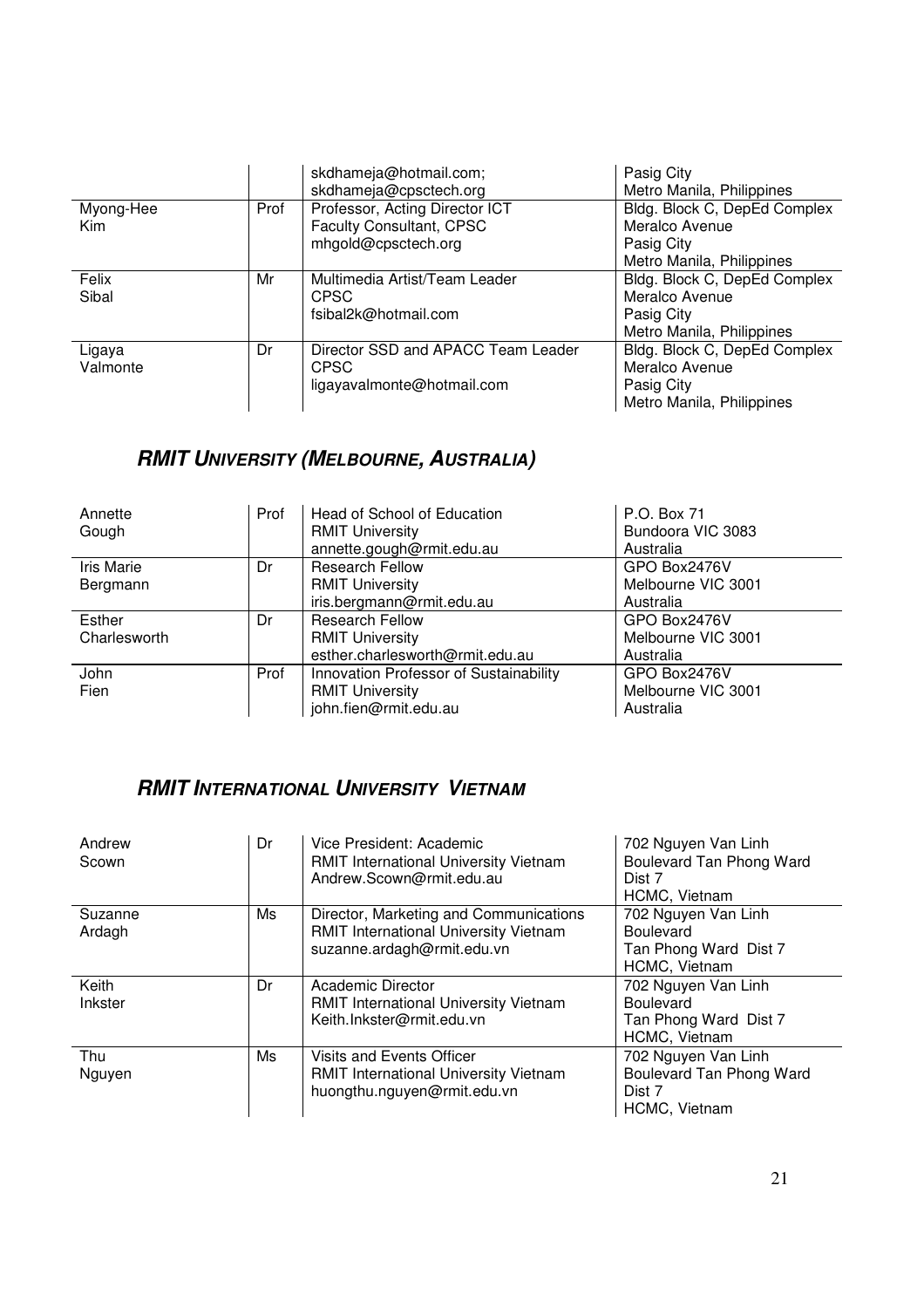| <b>First Name</b><br><b>Last Name</b> | <b>Title</b> | <b>Position</b><br>Organisation                               | <b>Mailing Street</b><br><b>Town and Postcode</b>                               |
|---------------------------------------|--------------|---------------------------------------------------------------|---------------------------------------------------------------------------------|
| Jang-Ho<br><b>Kim</b>                 | Dr           | Professor, President<br><b>KRIVET</b><br>jhkim@krivet.re.kr   | <b>KRIVET</b><br>15-1, Chongdam 2 - Dong<br>Kangnam-Gu, Seoul 135-949,<br>Korea |
| Janette<br>Han                        | Ms           | Researcher<br><b>KRIVET</b><br>jchan@krivet.re.kr             | <b>KRIVET</b><br>15-1, Chongdam 2 - Dong<br>Kangnam-Gu, Seoul 135-949,<br>Korea |
| Sang-Duk<br>Lee                       | Dr           | President<br>Korea Polytechnic Colleges I<br>sdlee@kopo.ac.kr | 238, Bokwang-Dong<br>Yongsan-Gu, Seoul 140-823<br>Korea                         |

### **KOREA RESEARCH INSTITUTE FOR VOCATIONAL EDUCATION AND TRAINING**

### **NATIONAL CENTRE FOR VOCATIONAL EDUCATION RESEARCH (NCVER)**

| Tom<br>Karmel | Director<br><b>NCVER</b><br>Tom.Karmel@ncver.edu.au | Level 11, 33 King William St<br>Adelaide SA 5000<br>Australia |
|---------------|-----------------------------------------------------|---------------------------------------------------------------|
|               |                                                     |                                                               |

### **INWENT (CAPACITY DEVELOPMENT INERNATIONAL), GERMANY**

| Harry<br>Stolte | Dr | Head, Division Modern Media and Curricula   Schellingstrasse 3-4<br>Development in VET | 39104 Magdeburg |
|-----------------|----|----------------------------------------------------------------------------------------|-----------------|
|                 |    | InWEnt (Country Coordinator Vietnam)<br>harry.stolte@inwent.org                        | Germany         |

### **NORWEGIAN INSTITUTE FOR WATER RESEARCH (NIVA)**

| Kim Chi<br>Tran | Dr | Senior Adviser for International Project<br>Development<br><b>NIVA</b> | Brekkeveien 1<br>l P.O.Box 173<br>Kjelsaas<br>N-0411 Oslo, Norway |
|-----------------|----|------------------------------------------------------------------------|-------------------------------------------------------------------|
|                 |    | Kim.Tran@niva.no                                                       |                                                                   |

### **INSTITUTE FOR ENERGY TECHNOLOGY (IFE) AND NEW ENERGY PERFORMANCE (NEPAS)**

| Thor Henning |     | Senior Adviser IFE/NEPAS | l Boks 40-NO        |
|--------------|-----|--------------------------|---------------------|
| Gulbrandsen  | Ing | Thor.Gulbrandsen@ife.no  | 2027 Keller, Norway |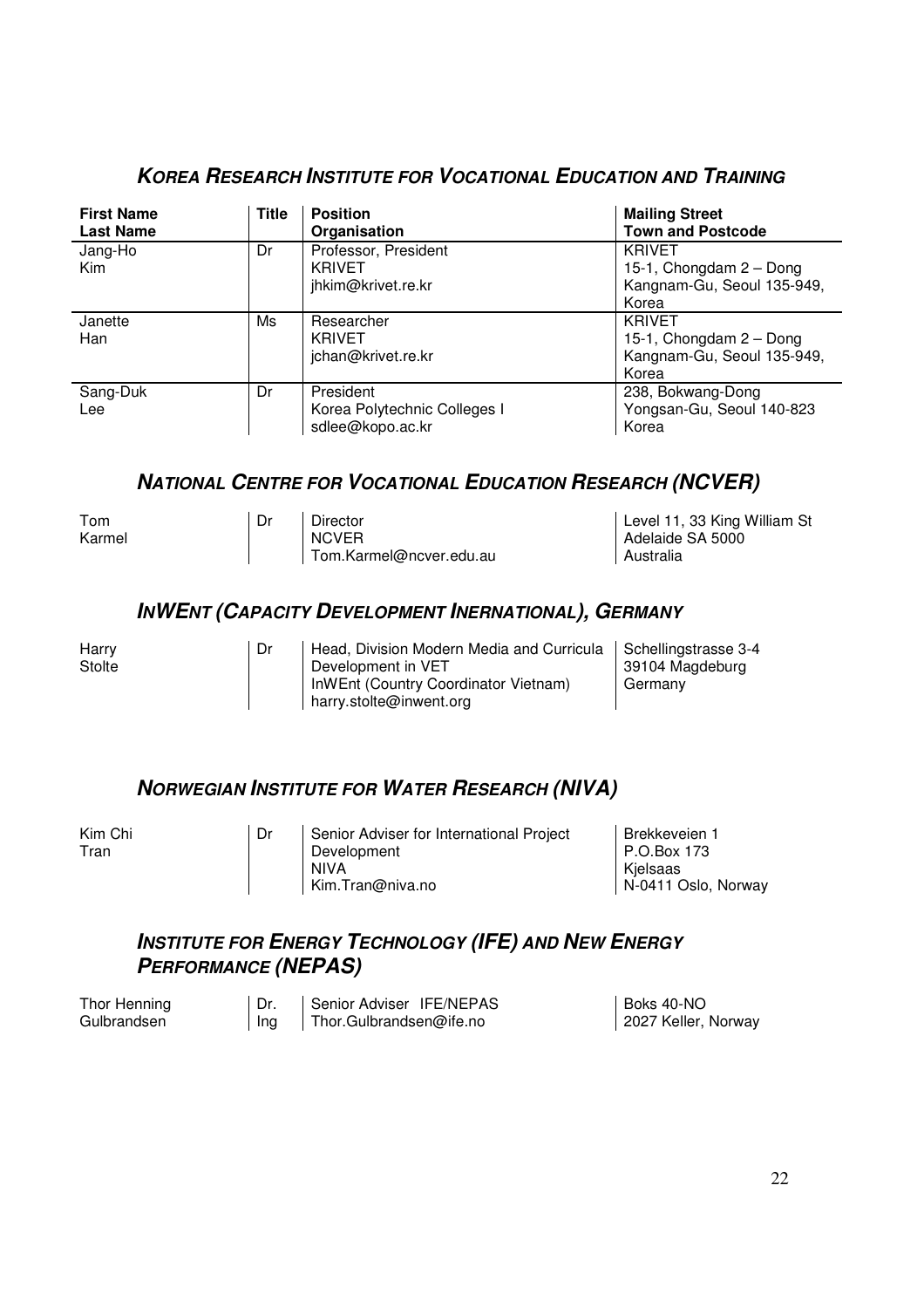# **UNESCO INSTITUTE FOR INFORMATION TECHNOLOGIES IN EDUCATION (IITE)**

| <b>First Name</b><br><b>Last Name</b> | Title | <b>Position</b><br>Organisation   | <b>Mailing Street</b><br><b>Town and Postcode</b> |
|---------------------------------------|-------|-----------------------------------|---------------------------------------------------|
| <b>Boris</b>                          | Dr    | Chief of Training & Research Unit | 8 Kedrova St.                                     |
| Kotsik                                |       | UNESCO IITE<br>kotsik@iite.ru     | Moscow, 117292<br><b>Russian Federation</b>       |

### **UNESCO BANGKOK**

| Lay Cheng<br>Tan | Dr | Program Officer<br><b>UNESCO</b><br>lc.tan@unescobkk.org | 920 Sukhumvit Road<br>Prakanong<br>Bangkok 10110, Thailand |
|------------------|----|----------------------------------------------------------|------------------------------------------------------------|
|------------------|----|----------------------------------------------------------|------------------------------------------------------------|

### **SECRETARIAT**

| Rupert<br>Maclean             | Dr   | Conference Co-Convenor<br>Director, UNESCO-UNEVOC International<br>Centre<br>r.maclean@unevoc.unesco.org                                               | <b>UN Campus</b><br>Herrmann-Ehlers-St. 10<br>53113 Bonn<br>Germany               |
|-------------------------------|------|--------------------------------------------------------------------------------------------------------------------------------------------------------|-----------------------------------------------------------------------------------|
| John<br>Fien                  | Prof | Conference Co-Convenor<br>Innovation Professor of Sustainability<br><b>RMIT University</b><br>john.fien@rmit.edu.au                                    | GPO Box2476V<br>Melbourne VIC 3001<br>Australia                                   |
| <b>Iris Marie</b><br>Bergmann | Dr   | Conference Coordinator<br>Research Fellow, RMIT University<br>iris.bergmann@rmit.edu.au                                                                | GPO Box2476V<br>Melbourne VIC 3001<br>Australia                                   |
| Naing Yee<br>Mar              | Ms   | Conference Resource Person and Co-<br>Rapporteur<br>Consultant, UNESCO-UNEVOC<br>International Centre, Germany<br>naing.yee.mar@unevoc.unesco.org      | <b>UN Campus</b><br>Herrmann-Ehlers-St. 10<br>53113 Bonn<br>Germany               |
| Annette<br>Gough              | Prof | Conference Resource Person and Co-<br>Rapporteur<br>Head of School of Education,<br><b>RMIT University</b><br>Annette.gough@rmit.edu.au                | P.O. Box 71<br>Bundoora VIC 3083<br>Australia                                     |
| Esther<br>Charlesworth        | Dr   | Conference Resource Person and Co-<br>Rapporteur<br>Research Fellow, RMIT University<br>esther.charlesworth@rmit.edu.au                                | GPO Box2476V<br>Melbourne VIC 3001<br>Australia                                   |
| Josiane<br>Blanc-Mannheim     | Ms   | <b>Conference Secretarial Support</b><br>Coordinator, Assistant to the Director,<br><b>UNESCO-UNEVOC International Centre</b><br>jbm@unevoc.unesco.org | <b>UN Campus</b><br>Herrmann-Ehlers-St. 10<br>53113 Bonn<br>Germany               |
| Suzanne<br>Ardagh             | Ms   | Director, Marketing and Communications<br>RMIT International University Vietnam<br>suzanne.ardagh@rmit.edu.vn                                          | 702 Nguyen Van Linh<br><b>Boulevard</b><br>Tan Phong Ward Dist 7<br>HCMC, Vietnam |
| Thu<br>Nguyen                 | Ms   | Visits and Events Officer<br>RMIT International University Vietnam<br>huongthu.nguyen@rmit.edu.vn                                                      | 702 Nguyen Van Linh<br>Boulevard Tan Phong Ward<br>Dist 7, HCMC, Vietnam          |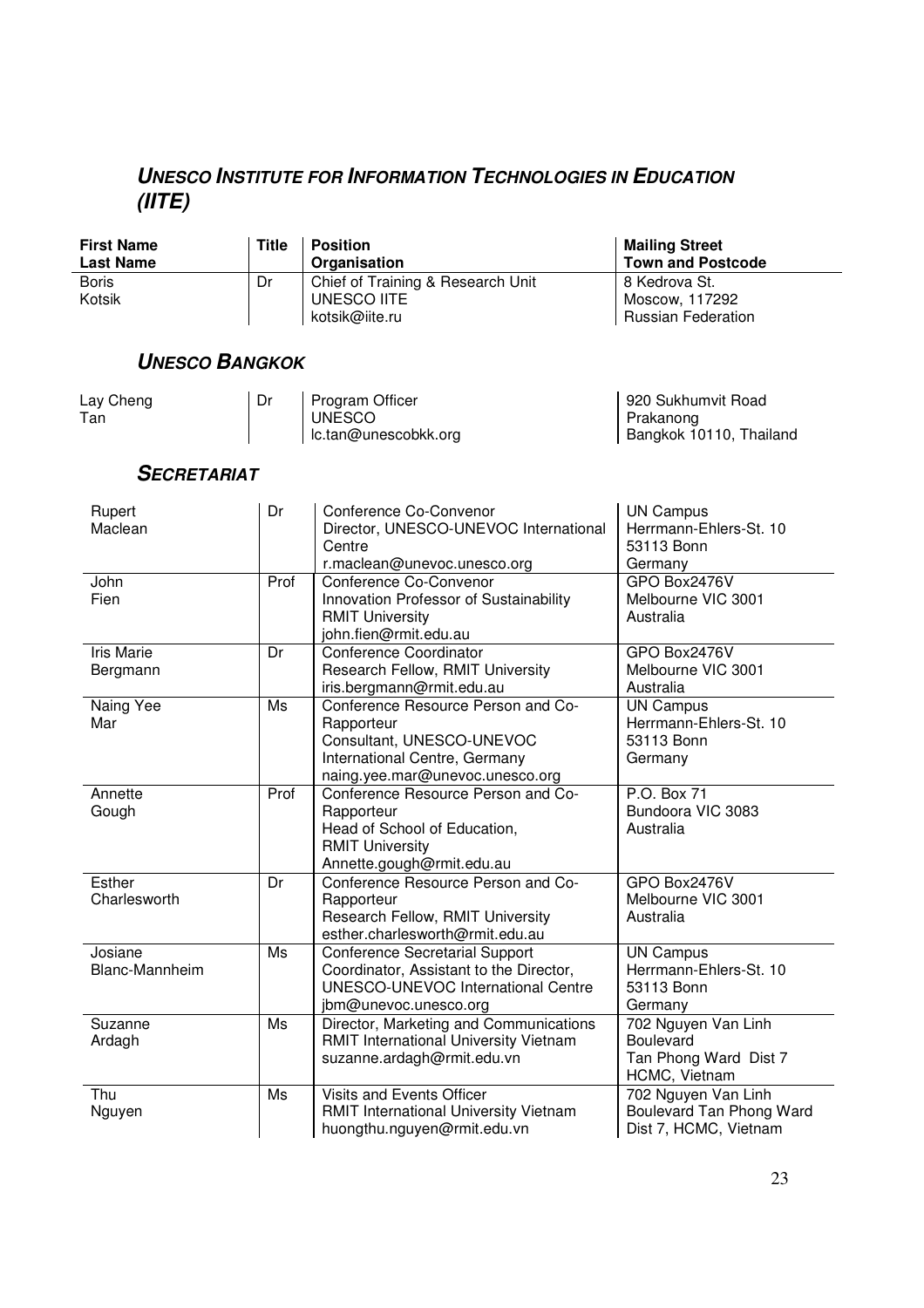### **ANNEX 2**

### **PROGRAMME**

### **SUNDAY 2. JULY**:

18.30 Evening Welcome Reception at Hotel hosted by UNESCO-UNEVOC

### **MONDAY 3. JULY**:

08.30 Depart from Hotel for RMIT International University

### 09.00 **Welcome and Opening Address**

- Michael Mann. President RMIT International University
- Representative of Vietnam (tbc)
- Man-Gon Park, Director-General and CEO, Colombo Plan Staff College for Technician Education (CPSC)
- Jang-Ho Kim, Director, Korean Research Institute for Vocational Education and Training (KRIVET)
- Kim Tran, Norweigan Institute for Water Research
- Harry Stolte, InWEnt
- Tom Karmel, Director, National Centre for Vocational Education Research (NCVER)

### **Opening Address:**

- Rupert Maclean, Director, UNESCO-UNEVOC
- 10.30 Morning Tea

### 11.00 **Session 1 New Thinking on Development**

### Chair: TBA

- The World Situation and Implications for TVET Man-Gon Park
- Unpacking Sustainable Development John Fien and David Wilson
- Consideration of Sustainable Development in Modular Curriculum Approach – Harry Stolte
- Response: Professor Annette Gough
- 12.30 Lunch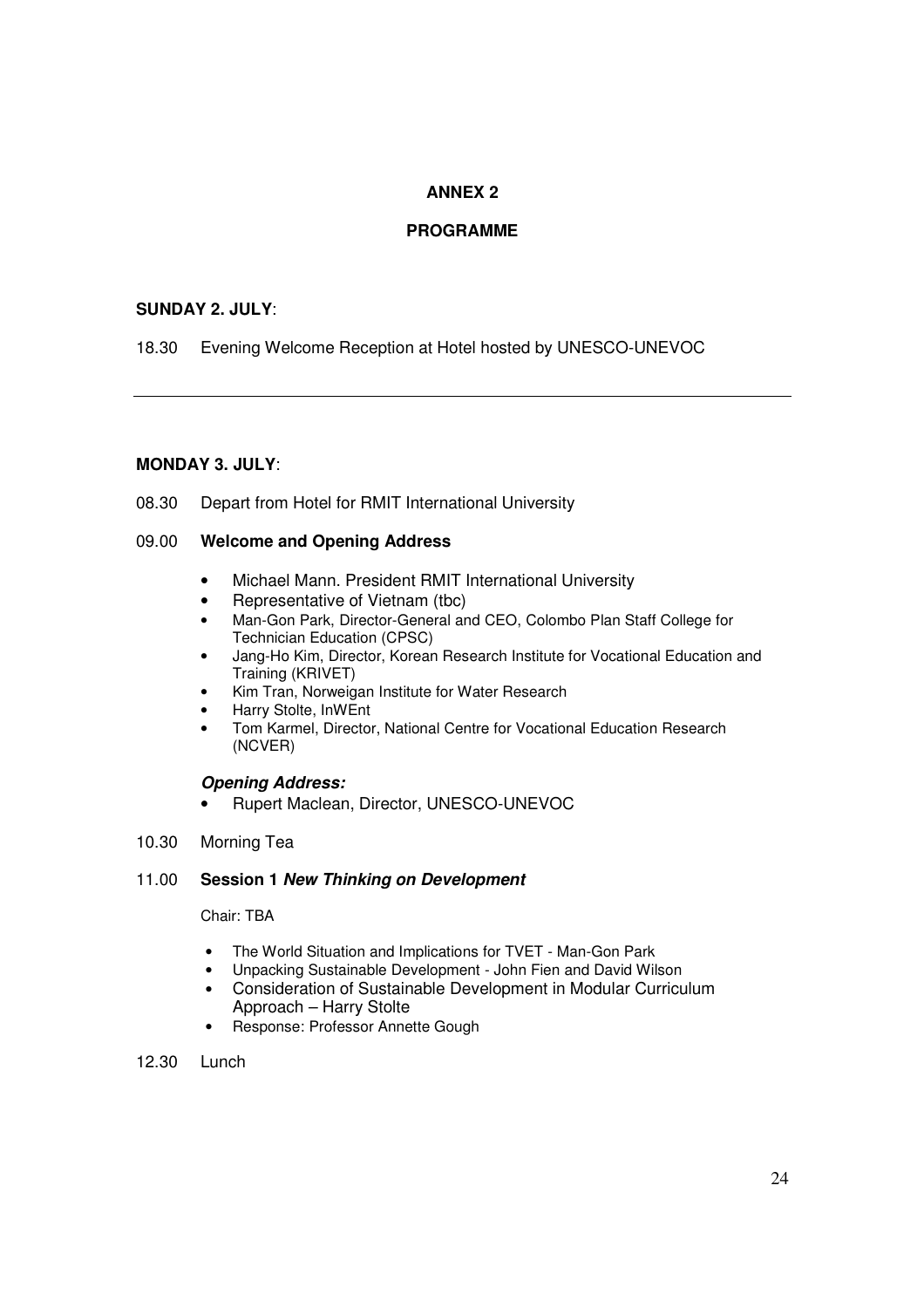### 13.30 **Session 2 The TVET Response 1**

Chair: TBA

- Promoting Entrepreneurship in Curriculum of TVET sector for Sustainable Development - Suresh K. Dhameja
- Sustainable Development through the Provision of Knowledge-Based Skilled Workers - Hazrat Hussain
- Developing Entrepreneurship for Rural Youth and Women Tariq Mahmood
- VET and Ecologism: Charting the Terrain Damon Anderson
- 15.00 Afternoon Tea
- 15.30 **Session 3 Small Group Discussions with Paper Presenters**
- 16.30 **Session 4 Plenary: Group Reports**
- 17.30 Depart for Hotel
- 19.0 Conference Dinner

### **TUESDAY 4. JULY**

08.30 Depart from Hotel for RMIT International University

### 09.00 **Session 5 The TVET Response 2**

Chair: TBA

- Social Sustainability through TVET Stephen Mckenzie
- Gender Equity through TVET Young-Hyun Lee
- Intercultural Education for Promoting Sustainable Development in Technical and Vocational Education and Training (TVET) – Johanna Lasonen
- Training for Cross-Cultural Communication RMIT Vietnam
- 10.30 Morning Tea

### 11.00 **Session 6 Enhancing and Supporting TVET for SD 1**

Chair: TBA

- Germany: A Case Study of National Policy Support Michael Haertel
- Integrating Sustainable Development into TVET in Oman Abdullah Ambusaidi
- Korea: From Welfare to Learnfare: The New Government Initiatives for Sustainable Development, the Korean Experience - Jang-Ho Kim
- Case Study Korea: Changes in Humane Resource Development NN Korea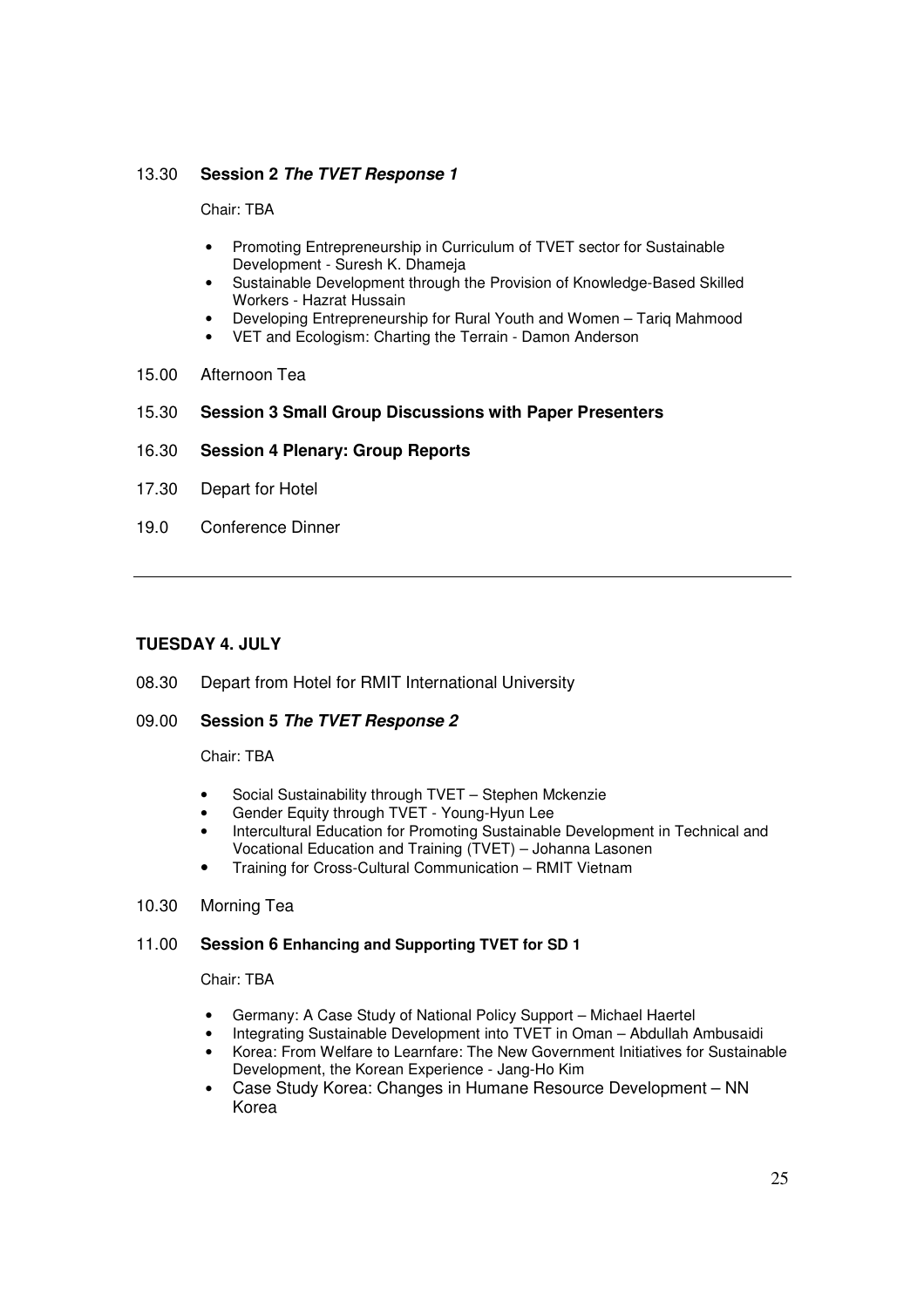#### 12.30 Lunch

### 13.30 **Session 7 Enhancing and Supporting TVET for SD 2**

- Case study Vietnam: Train-the-Trainer-Network for Facilitating Regional and National Sustainable Development - Bui The Dun
- Actual Demands and Developments In TVET Sector in China to Sustain Social, Economic and Ecological Development – China NN
- The Modular In-Plant Training Approach: Consolidation of Economic Development and Social Welfare – Indonesia NN
- New Developments in TVET-Teacher Training in Europe with Background of Sustainable Development - Frank Bünning
- 15.00 Afternoon Tea

### 15.30 **Session 8: Small Group Discussions with Paper Presenters**

### 16.30 **Session 9: Plenary: Group Reports**

17.30 Depart for Hotel and Free Evening

### **WEDNESDAY 5. JULY**:

8.30 Depart from Hotel for RMIT International University

### 09.00 **Session 10 Enhancing and Supporting TVET for SD 3**

Chair: TBA

- Accreditation and Certification System in Asia and the Pacific Region Ligaya Valmonte
- Prospects and Perspectives of Ubiquitous Teaching and Learning Systems Myong Hee Kim
- Workforce and Workplace with Computer-Supported Cooperative Works Man-Gon Park, Myong Hee Kim and Ligaya Valmonte
- The Role of Information and Communication Technologies in TVET for Sustainable Development - Boris Kotsik
- 10.30 Morning Tea

#### 11.00 **Session 11 Enhancing and Supporting TVET for SD 4**

Chair: TBA

- School Enterprise Development and Vocational Education: School-Based Enterprises and Environmental Sustainability – Alberto Arenas
- Business in the Community: Business and Entrepreneurship Education for the 21<sup>st</sup> Century – Jaimie Cloud